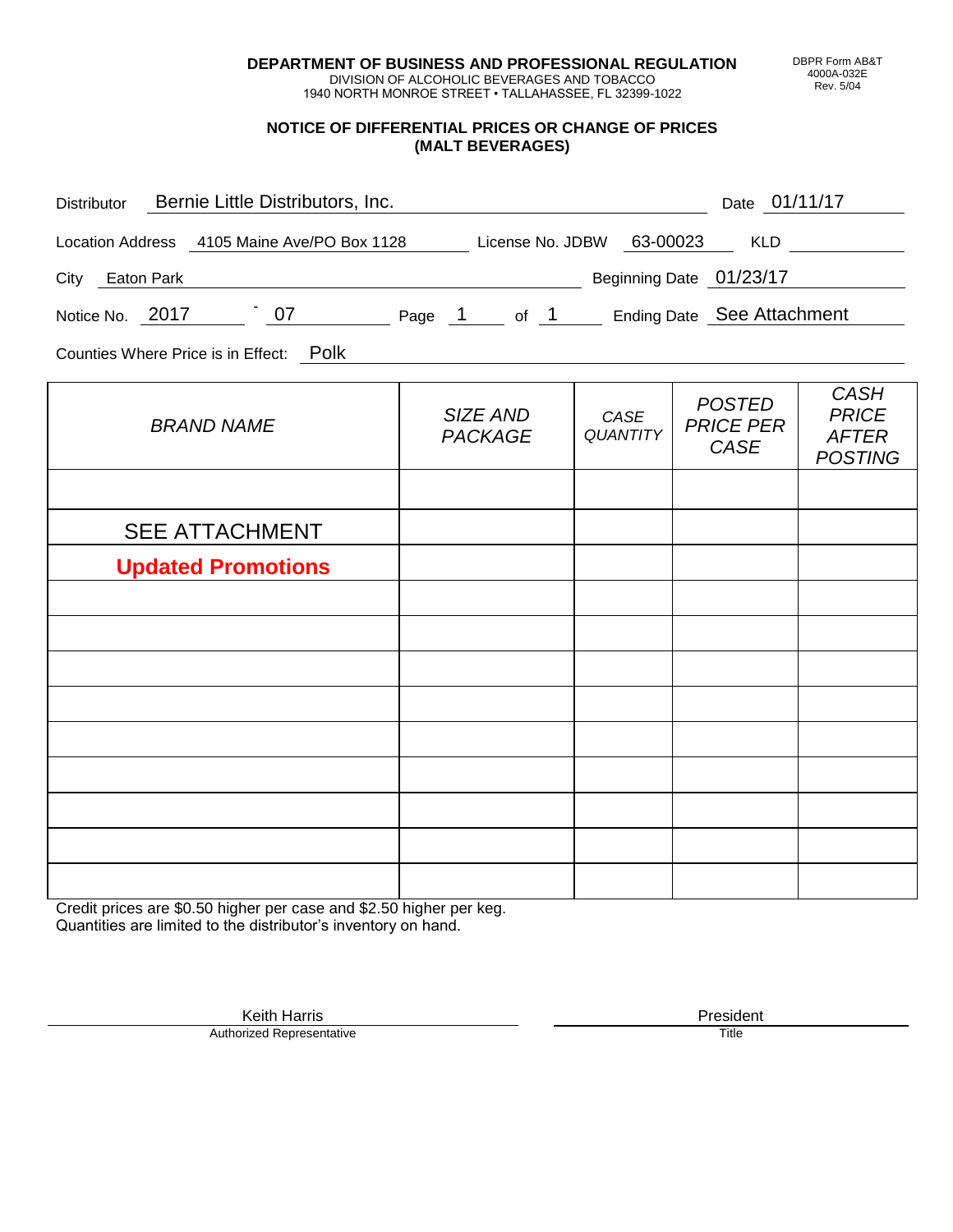## **Bernie Little Distributors, Inc. Price Promotions - 1st Quarter 2017 Updates from 2017-06 made in red Eaton Park - Polk County**

|                                                                 |                                      |                      |             | Posted             | Frontline          |                  |            |         |
|-----------------------------------------------------------------|--------------------------------------|----------------------|-------------|--------------------|--------------------|------------------|------------|---------|
| <b>Brands</b>                                                   | Package                              | Start                | <b>Stop</b> | Price              | Price              | Qty              | Premise    | Comment |
| Bud, Bud Lt                                                     | 24/8oz Can                           | 01/02/17             | 02/11/17    | \$11.40            | \$13.25            | $20+$            | Off        |         |
|                                                                 |                                      |                      | 02/11/17    |                    |                    |                  |            |         |
| Bud & Bud Lt<br>Bud & Bud Lt                                    | 24/8oz Can 2/12<br>24/8oz Can 2/12   | 01/02/17<br>01/02/17 | 02/11/17    | \$13.10<br>\$12.20 | \$13.60<br>\$13.60 | $5-19$<br>$20+$  | Off<br>Off |         |
|                                                                 |                                      |                      |             |                    |                    |                  |            |         |
| Michelob Ultra                                                  | 24/8oz Can 2/12                      | 01/02/17             | 02/11/17    | \$13.50            | \$14.45            | $5-19$           | Off        |         |
| Michelob Ultra                                                  | 24/8oz Can 2/12                      | 01/02/17             | 02/11/17    | \$12.20            | \$14.45            | $20+$            | Off        |         |
|                                                                 |                                      |                      |             |                    |                    |                  |            |         |
| Michelob Ultra                                                  | 24/8oz Can                           | 01/02/17             | 02/11/17    | \$12.70            | \$14.35            | $5-19$           | Off        |         |
| Michelob Ultra                                                  | 24/8oz Can                           | 01/02/17             | 02/11/17    | \$11.40            | \$14.35            | $20+$            | Off        |         |
| Brands & Packages above may be mixed and matched to achieve qty |                                      |                      |             |                    |                    |                  |            |         |
| Bud, Bud Lt                                                     | 24/8oz Can                           | 02/13/17             | 03/11/17    | \$11.40            | \$13.25            | $20+$            | Off        |         |
|                                                                 |                                      |                      |             |                    |                    |                  |            |         |
| Bud & Bud Lt                                                    | 24/8oz Can 2/12                      | 02/13/17             | 03/11/17    | \$13.10            | \$13.60            | $5-9$            | Off        |         |
| Bud & Bud Lt                                                    | 24/8oz Can 2/12                      | 02/13/17             | 03/11/17    | \$11.70            | \$13.60            | $10+$            | Off        |         |
| Michelob Ultra                                                  | 24/8oz Can 2/12                      | 02/13/17             | 03/11/17    | \$13.50            | \$14.45            | $5-9$            | Off        |         |
| Michelob Ultra                                                  | 24/8oz Can 2/12                      | 02/13/17             | 03/11/17    | \$11.70            | \$14.45            | $10+$            | Off        |         |
|                                                                 |                                      |                      |             |                    |                    |                  |            |         |
| Michelob Ultra                                                  | 24/8oz Can                           | 02/13/17             | 03/11/17    | \$12.70            | \$14.35            | $5-19$           | Off        |         |
| Michelob Ultra                                                  | 24/8oz Can                           | 02/13/17             | 03/11/17    | \$11.40            | \$14.35            | $20+$            | Off        |         |
| Brands & Packages above may be mixed and matched to achieve qty |                                      |                      |             |                    |                    |                  |            |         |
| Bud, Bud Lt                                                     | 24/8oz Can                           | 03/13/17             | 04/01/17    | \$11.40            | \$13.25            | $20+$            | Off        |         |
|                                                                 |                                      |                      |             |                    |                    |                  |            |         |
| Bud & Bud Lt                                                    | 24/8oz Can 2/12                      | 03/13/17             | 04/01/17    | \$13.10            | \$13.60            | $5-19$           | Off        |         |
| Bud & Bud Lt                                                    | 24/8oz Can 2/12                      | 03/13/17             | 04/01/17    | \$12.20            | \$13.60            | $20+$            | Off        |         |
|                                                                 |                                      |                      |             |                    |                    |                  |            |         |
| Michelob Ultra                                                  | 24/8oz Can 2/12                      | 03/13/17             | 04/01/17    | \$13.50            | \$14.45            | $5-19$           | Off        |         |
| Michelob Ultra                                                  | 24/8oz Can 2/12                      | 03/13/17             | 04/01/17    | \$12.20            | \$14.45            | $20+$            | Off        |         |
| Michelob Ultra                                                  | 24/8oz Can                           | 03/13/17             | 04/01/17    | \$12.70            | \$14.35            | $5-19$           | Off        |         |
| Michelob Ultra                                                  | 24/8oz Can                           | 03/13/17             | 04/01/17    | \$11.40            | \$14.35            | $20+$            | Off        |         |
| Brands & Packages above may be mixed and matched to achieve qty |                                      |                      |             |                    |                    |                  |            |         |
|                                                                 |                                      |                      |             |                    |                    |                  |            |         |
| Bud, Bud Lt, Select, Select 55                                  | 24/12oz Can/LNR 4/6                  | 01/02/17             | 01/14/17    | \$21.60            | \$23.80            | $10+$            | Off        |         |
|                                                                 |                                      |                      |             |                    |                    |                  |            |         |
| Mich, Mich Lt, AmberBock, Ultra, Ultra Lime, Ultra Amber        | 24/12oz LNNR 4/6                     | 01/02/17             | 01/14/17    | \$21.60            | \$24.55            | $10+$            | Off        |         |
| Brands & Packages above may be mixed and matched to achieve qty |                                      |                      |             |                    |                    |                  |            |         |
|                                                                 |                                      |                      |             |                    |                    |                  |            |         |
| Bud, Bud Lt, Select, Select 55                                  | 24/12oz Can/LNR 4/6                  | 01/16/17             | 04/01/17    | \$21.60            | \$23.80            | $10+$            | Off        |         |
| Mich, Mich Lt, AmberBock                                        | 24/12oz LNNR 4/6                     | 01/16/17             | 04/01/17    | \$21.60            | \$24.55            | $10+$            | Off        |         |
| LandShark                                                       |                                      | 01/16/17             | 04/01/17    |                    |                    |                  |            |         |
| LandShark                                                       | 24/12oz LNNR 4/6<br>24/12oz LNNR 4/6 | 01/16/17             | 04/01/17    | \$21.60<br>\$20.25 | \$24.55<br>\$24.55 | 10-111<br>$112+$ | Off<br>Off |         |
| Brands & Packages above may be mixed and matched to achieve qty |                                      |                      |             |                    |                    |                  |            |         |
|                                                                 |                                      |                      |             |                    |                    |                  |            |         |
| Bud, Bud Lt                                                     | 24/16oz Can 6/4                      | 01/02/17             | 04/01/17    | \$22.65            | \$25.65            | $5+$             | On & Off   |         |
| Brands & Packages above may be mixed and matched to achieve qty |                                      |                      |             |                    |                    |                  |            |         |
|                                                                 |                                      |                      |             |                    |                    |                  |            |         |
| Bud, Bud Lt                                                     | 24/16oz Can                          | 01/02/17             | 04/01/17    | \$20.90            | \$27.60            | $30+$            | Off        |         |
| Brands & Packages above may be mixed and matched to achieve qty |                                      |                      |             |                    |                    |                  |            |         |
|                                                                 |                                      |                      |             |                    |                    |                  |            |         |
| Bud, Bud Lt. Select & Select 55                                 | 18pk/12oz Can & LNNR                 | 01/02/17             | 04/01/17    | \$14.80            | \$16.90            | $20+$            | Off        |         |
| Brands & Packages above may be mixed and matched to achieve qty |                                      |                      |             |                    |                    |                  |            |         |
|                                                                 |                                      |                      |             |                    |                    |                  |            |         |
| Bud, Bud Lt, Select & Select 55                                 | 24/12oz LNNR 2/12                    | 01/02/17             | 04/01/17    | \$21.55            | \$22.50            | $10+$            | On         |         |
| Brands & Packages above may be mixed and matched to achieve qty |                                      |                      |             |                    |                    |                  |            |         |
|                                                                 |                                      |                      |             |                    |                    |                  |            |         |
| Bud, Bud Lt, Select & Select 55                                 | 24/12oz Can & LNNR 2/12              | 01/02/17             | 01/25/17    | \$21.55            | \$22.50            | $10+$            | Off        |         |
| Brands & Packages above may be mixed and matched to achieve qty |                                      |                      |             |                    |                    |                  |            |         |
| Bud, Bud Lt, Select & Select 55                                 | 24/12oz Can & LNNR 2/12              | 01/26/17             | 02/04/17    | \$21.55            | \$22.50            | $10-49$          | Off        |         |
| Bud, Bud Lt, Select & Select 55                                 | 24/12oz Can & LNNR 2/12              | 01/26/17             | 02/04/17    | \$17.80            | \$22.50            | $50+$            | Off        |         |
|                                                                 |                                      |                      |             |                    |                    |                  |            |         |
| BL Lime. Platinum & Bud Black Crown                             | 24/12oz Can & LNNR 2/12              | 01/26/17             | 02/04/17    | \$23.15            | \$24.10            | $1-49$           | Off        |         |
| BL Lime, Platinum & Bud Black Crown                             | 24/12oz Can & LNNR 2/12              | 01/26/17             | 02/04/17    | \$17.80            | \$24.10            | $50+$            | Off        |         |
| Brands & Packages above may be mixed and matched to achieve qty |                                      |                      |             |                    |                    |                  |            |         |
|                                                                 |                                      |                      |             |                    |                    |                  |            |         |
| Bud, Bud Lt, Select & Select 55                                 | 24/12oz Can & LNNR 2/12              | 02/06/17             | 04/01/17    | \$21.55            | \$22.50            | $10+$            | Off        |         |
| Brands & Packages above may be mixed and matched to achieve qty |                                      |                      |             |                    |                    |                  |            |         |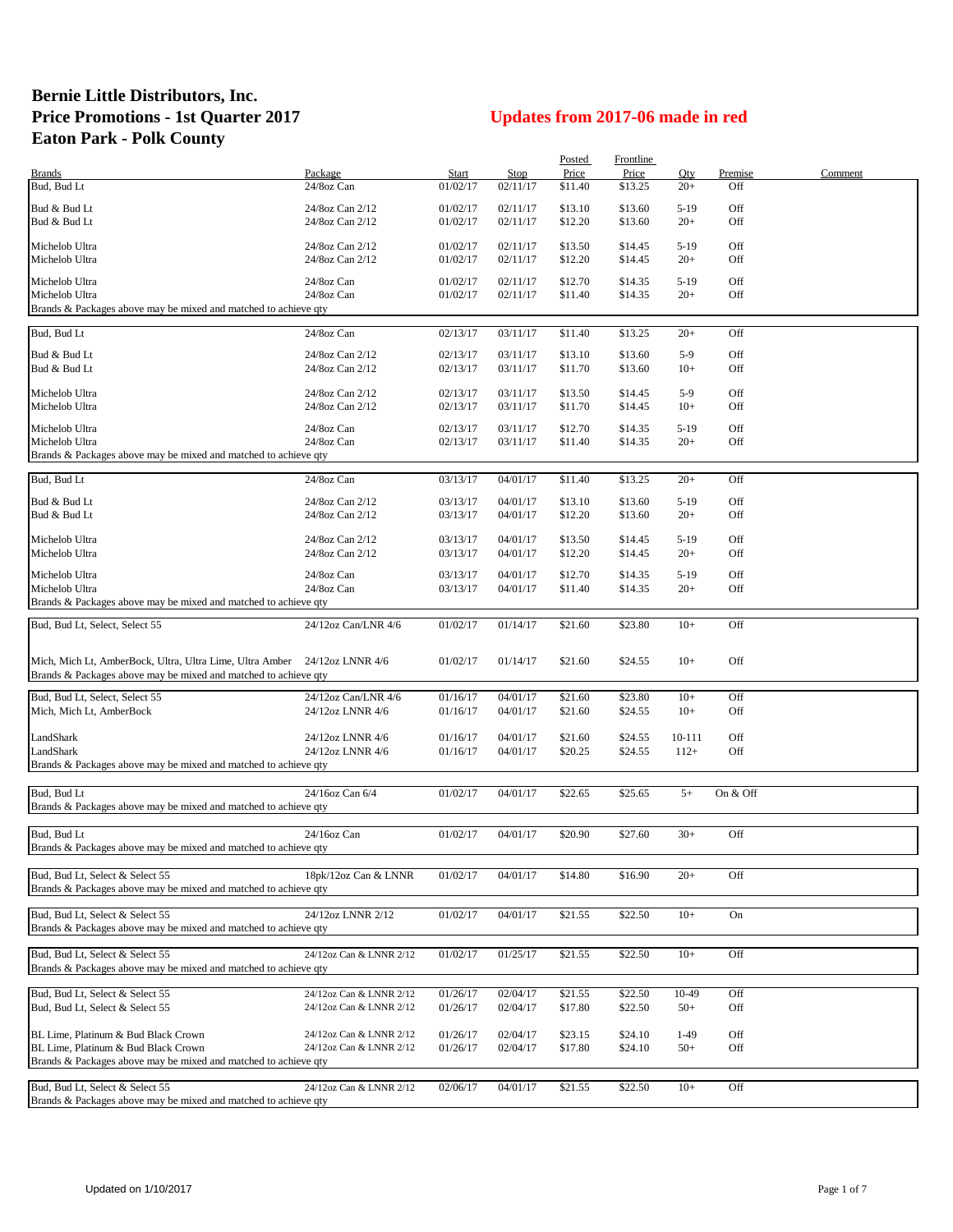|                                                                 |                        |              |             | Posted  | Frontline |           |         |                 |
|-----------------------------------------------------------------|------------------------|--------------|-------------|---------|-----------|-----------|---------|-----------------|
| <b>Brands</b>                                                   | Package                | <b>Start</b> | <b>Stop</b> | Price   | Price     | Qty       | Premise | Comment         |
| Bud, Bud Lt, Select & Select 55                                 | 24/12oz Can            | 01/02/17     | 04/01/17    | \$20.75 | \$22.60   | $10 - 44$ | Off     |                 |
| Bud, Bud Lt, Select & Select 55                                 | $24/12$ oz Can         | 01/02/17     | 04/01/17    | \$19.75 | \$22.60   | $45+$     | Off     |                 |
|                                                                 |                        |              |             |         |           |           |         |                 |
| Bud, Bud Lt,                                                    | 24/12oz LNNR           | 01/02/17     | 04/01/17    | \$20.75 | \$22.60   | 10-44     | Off     |                 |
| Bud, Bud Lt,                                                    | 24/12oz LNNR           | 01/02/17     | 04/01/17    | \$19.75 | \$22.60   | $45+$     | Off     |                 |
|                                                                 |                        |              |             |         |           |           |         |                 |
| <b>Bud Light Lime</b>                                           | 24/12oz LNNR/Can       | 01/02/17     | 04/01/17    | \$22.20 | \$24.10   | 10-44     | Off     |                 |
| <b>Bud Light Lime</b>                                           | 24/12oz LNNR/Can       | 01/02/17     | 04/01/17    | \$19.75 | \$24.10   | $45+$     | Off     |                 |
|                                                                 |                        |              |             |         |           |           |         |                 |
| Michelob Ultra                                                  | 24/12oz Can & LNNR     | 01/02/17     | 04/01/17    | \$22.20 | \$24.10   | 10-44     | Off     |                 |
| Michelob Ultra                                                  | 24/12oz Can & LNNR     | 01/02/17     | 04/01/17    | \$20.70 | \$24.10   | $45+$     | Off     |                 |
| Brands & Packages above may be mixed and matched to achieve qty |                        |              |             |         |           |           |         |                 |
|                                                                 |                        |              |             |         |           |           |         |                 |
| Bud, Bud Lt                                                     | 3/8/16oz Can           | 01/02/17     | 01/28/17    | \$19.45 | \$25.20   | $25+$     | Off     |                 |
| Michelob Ultra                                                  | 3/8/16oz Can           | 01/02/17     | 01/28/17    | \$19.45 | \$27.10   | $25+$     | Off     |                 |
| Brands & Packages above may be mixed and matched to achieve qty |                        |              |             |         |           |           |         |                 |
|                                                                 |                        |              |             |         |           |           |         |                 |
| Bud, Bud Lt                                                     | 24/16oz CALNR          | 01/02/17     | 04/01/17    | \$24.85 | \$28.50   | $98+$     | Off     |                 |
| Brands & Packages above may be mixed and matched to achieve qty |                        |              |             |         |           |           |         |                 |
|                                                                 |                        |              |             |         |           |           |         |                 |
| Bud, Bud Lt                                                     | 20/16oz CALNR          | 01/02/17     | 02/04/17    | \$17.95 | \$23.00   | 33-131    | Off     |                 |
| Bud, Bud Lt                                                     | 20/16oz CALNR          | 01/02/17     | 02/04/17    | \$17.45 | \$23.00   | $132+$    | Off     |                 |
|                                                                 |                        |              |             |         |           |           |         |                 |
| Bud, Bud Lt                                                     | 20/16oz CALNR          | 02/06/17     | 04/01/17    | \$19.75 | \$23.00   | $1 - 32$  | Off     |                 |
| Bud, Bud Lt                                                     | 20/16oz CALNR          | 02/06/17     | 04/01/17    | \$17.95 | \$23.00   | $33+$     | Off     |                 |
| Brands & Packages above may be mixed and matched to achieve qty |                        |              |             |         |           |           |         |                 |
|                                                                 |                        |              |             |         |           |           |         |                 |
| Bud, Bud Lt                                                     | 15/16oz ALNR/CALNR     | 01/02/17     | 04/01/17    | \$13.90 | \$17.25   | $15+$     | Off     |                 |
| Brands & Packages above may be mixed and matched to achieve qty |                        |              |             |         |           |           |         |                 |
|                                                                 |                        |              |             |         |           |           |         |                 |
| Bud, Bud Lt                                                     | 15/16oz ALNR/CALNR     | 01/02/17     | 04/01/17    | \$13.80 | \$17.25   | $50+$     | On      |                 |
| Brands & Packages above may be mixed and matched to achieve qty |                        |              |             |         |           |           |         |                 |
| Bud, Bud Light                                                  | 20/16oz CALNR          | 01/02/17     | 04/01/17    | \$18.85 | \$23.00   | $1 - 143$ | On      |                 |
| Bud, Bud Light                                                  | 20/16oz CALNR          | 01/02/17     | 04/01/17    | \$17.20 | \$23.00   | $144+$    | On      |                 |
|                                                                 |                        |              |             |         |           |           |         |                 |
|                                                                 | 24/16oz ALNR/CALNR     | 01/02/17     | 04/01/17    | \$23.00 |           | $1-49$    | On      |                 |
| Bud, Bud Light, Select                                          |                        |              |             |         | \$28.50   |           |         |                 |
| Bud, Bud Light, Select                                          | 24/16oz ALNR/CALNR     | 01/02/17     | 04/01/17    | \$22.75 | \$28.50   | 50-143    | On      |                 |
| Bud, Bud Light, Select                                          | 24/16oz ALNR/CALNR     | 01/02/17     | 04/01/17    | \$21.55 | \$28.50   | $144+$    | On      |                 |
|                                                                 |                        |              |             |         |           |           |         |                 |
| <b>Bud Light Lime</b>                                           | 24/16oz ALNR 4/6       | 01/02/17     | 04/01/17    | \$27.65 | \$31.20   | $50+$     | On      |                 |
| Michelob Ultra                                                  | 24/16oz ALNR           | 01/02/17     | 04/01/17    | \$27.65 | \$31.20   | $50+$     | On      |                 |
| Michelob Ultra                                                  | 24/16oz CALNR          | 01/02/17     | 04/01/17    | \$35.85 | \$37.25   | 5-49      | On      |                 |
| Michelob Ultra                                                  | 24/16oz CALNR          | 01/02/17     | 04/01/17    | \$33.70 | \$37.25   | $50+$     | On      |                 |
| Brands & Packages above may be mixed and matched to achieve qty |                        |              |             |         |           |           |         |                 |
|                                                                 |                        |              |             |         |           |           |         |                 |
| Oculto                                                          | 24/12oz LNNR 2/12      | 01/02/17     | 04/01/17    | \$26.65 | \$29.90   | $20+$     | Off     |                 |
| <b>BLL Mix a Rita</b>                                           | 18/8oz Can Loose       | 01/02/17     | 04/01/17    | \$16.55 | \$18.05   | $5+$      | Off     |                 |
|                                                                 |                        |              |             |         |           |           |         |                 |
|                                                                 |                        |              |             |         |           |           |         |                 |
| <b>BLL Mix a Rita</b>                                           | 24/8oz Can Loose       | 01/02/17     | 04/01/17    | \$22.05 | \$24.10   | $5 - 62$  | Off     |                 |
| <b>BLL Mix a Rita</b>                                           | 24/8oz Can Loose       | 01/02/17     | 04/01/17    | \$21.05 | \$24.10   | $63+$     | Off     |                 |
|                                                                 |                        |              |             |         |           |           |         |                 |
| BL Lime, Platinum, Black Crown, Mich Lt & Ultra                 | 18/12oz LNNR/Cans      | 01/02/17     | 04/01/17    | \$16.95 | \$18.45   | $5 - 59$  | Off     |                 |
| BL Lime, Platinum, Black Crown, Mich Lt & Ultra                 | 18/12oz LNNR/Cans      | 01/02/17     | 04/01/17    | \$15.85 | \$18.45   | $60+$     | Off     |                 |
| Brands & Packages above may be mixed and matched to achieve qty |                        |              |             |         |           |           |         |                 |
|                                                                 |                        |              |             |         |           |           |         |                 |
| Best Damn Root Beer & Cherry Cola                               | 24/12oz LNNR 4/6       | 03/06/17     | 03/12/17    | \$19.20 | \$30.70   | $15+$     | Off     | <b>CANCELED</b> |
|                                                                 |                        |              |             |         |           |           |         |                 |
| Michelob Ultra                                                  | 24/16oz CALNR          | 01/02/17     | 04/01/17    | \$35.85 | \$37.25   | $5+$      | Off     |                 |
| Mich, Mic Lt, Ultra, Ultra Amber, Amberbock & Ultra Lime        |                        |              |             |         |           |           |         |                 |
|                                                                 |                        |              |             |         |           |           |         |                 |
| Cactus<br>Michelob Ultra                                        | 24/12oz Can/LNNR 2/12  | 01/02/17     | 04/01/17    | \$23.90 | \$24.85   | $5+$      | Off     |                 |
|                                                                 | 24/16oz CALNR 3/8      | 01/02/17     | 04/01/17    | \$35.85 | \$37.25   | $5+$      | Off     |                 |
| Brands & Packages above may be mixed and matched to achieve qty |                        |              |             |         |           |           |         |                 |
| BL Lime, Platinum, Black Crown & Landshark                      | 24/12oz LNNR 2/12      | 01/02/17     | 04/01/17    | \$20.45 | \$24.10   | $10+$     | On      |                 |
| BL Lime, Platinum & Landshark                                   | 24/12oz Cans 2/12      | 01/02/17     | 04/01/17    | \$20.45 | \$24.10   | $10+$     | On      |                 |
| Brands & Packages above may be mixed and matched to achieve qty |                        |              |             |         |           |           |         |                 |
|                                                                 |                        |              |             |         |           |           |         |                 |
| BL Lime, Platinum & Black Crown                                 | 24/12oz Cans/LNNR 2/12 | 01/02/17     | 01/25/17    | \$23.15 | \$24.10   | $1+$      | Off     |                 |
|                                                                 |                        |              |             |         |           |           |         |                 |
| BLL Rita Family (Lime, Straw, Mango, Raz, Seasonal)             | 24/8oz Can 2/12        | 01/02/17     | 01/25/17    | \$23.15 | \$24.10   | $1-6$     | Off     |                 |
| BLL Rita Family (Lime, Straw, Mango, Raz, Seasonal)             | 24/8oz Can 2/12        | 01/02/17     | 01/25/17    | \$21.30 | \$24.10   | $7+$      | Off     |                 |
| Brands & Packages above may be mixed and matched to achieve qty |                        |              |             |         |           |           |         |                 |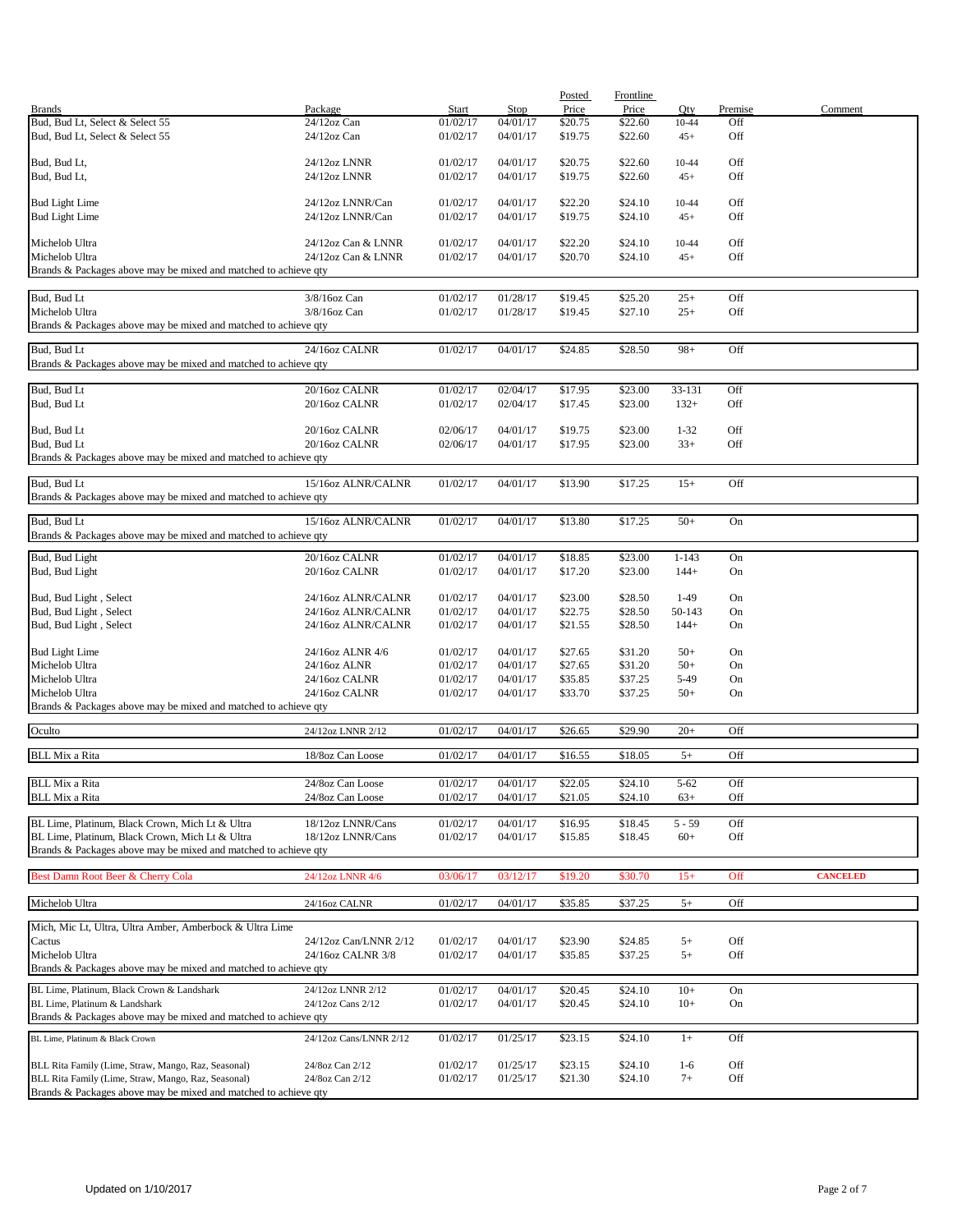|                                                                                           |                        |          |          | Posted  | Frontline |           |         |         |
|-------------------------------------------------------------------------------------------|------------------------|----------|----------|---------|-----------|-----------|---------|---------|
| <b>Brands</b>                                                                             | Package                | Start    | Stop     | Price   | Price     | Oty       | Premise | Comment |
| BLL Rita Family (Lime, Straw, Mango, Raz, Seasonal)                                       | 24/8oz Can 2/12        | 01/26/17 | 02/04/17 | \$23.15 | \$24.10   | $1 - 6$   | Off     |         |
| BLL Rita Family (Lime, Straw, Mango, Raz, Seasonal)                                       | 24/8oz Can 2/12        | 01/26/17 | 02/04/17 | \$21.30 | \$24.10   | $7+$      | Off     |         |
| Brands & Packages above may be mixed and matched to achieve qty                           |                        |          |          |         |           |           |         |         |
| BL Lime, Platinum & Black Crown                                                           | 24/12oz Cans/LNNR 2/12 | 02/06/17 | 04/01/17 | \$23.15 | \$24.10   | $1+$      | Off     |         |
|                                                                                           |                        |          |          |         |           |           |         |         |
| BLL Rita Family (Lime, Straw, Mango, Raz, Seasonal)                                       | 24/8oz Can 2/12        | 02/06/17 | 04/01/17 | \$23.15 | \$24.10   | $1-6$     | Off     |         |
| BLL Rita Family (Lime, Straw, Mango, Raz, Seasonal)                                       | 24/8oz Can 2/12        | 02/06/17 | 04/01/17 | \$21.30 | \$24.10   | $7+$      | Off     |         |
| Brands & Packages above may be mixed and matched to achieve qty                           |                        |          |          |         |           |           |         |         |
| Busch, Busch Lt, Nat Lt, Nat Ice & Rolling Rock                                           | 24/12oz Can S/C        | 01/02/17 | 01/14/17 | \$15.35 | \$17.00   | $15+$     | Off     |         |
| Brands & Packages above may be mixed and matched to achieve qty                           |                        |          |          |         |           |           |         |         |
|                                                                                           |                        |          |          |         |           |           |         |         |
| Natty Daddy                                                                               | 24/12oz Can S/C        | 01/02/17 | 01/14/17 | \$14.35 | \$16.10   | $5+$      | Off     |         |
|                                                                                           |                        |          |          |         |           |           |         |         |
| Busch, Busch Lt, Nat Lt, Nat Ice & Rolling Rock                                           | 24/12oz Can S/C        | 01/16/17 | 04/29/17 | \$15.35 | \$17.00   | 15-76     | Off     |         |
| Busch, Busch Lt, Nat Lt, Nat Ice & Rolling Rock                                           | $24/12$ oz Can S/C     | 01/16/17 | 04/29/17 | \$13.80 | \$17.00   | $77+$     | Off     |         |
|                                                                                           |                        |          |          |         |           |           |         |         |
| Natty Daddy                                                                               | $24/12$ oz Can S/C     | 01/16/17 | 04/29/17 | \$14.35 | \$16.10   | $5 - 76$  | Off     |         |
| Natty Daddy                                                                               | $24/12$ oz Can S/C     | 01/16/17 | 04/29/17 | \$13.80 | \$16.10   | $77+$     | Off     |         |
| Brands & Packages above may be mixed and matched to achieve qty                           |                        |          |          |         |           |           |         |         |
| Busch, Busch Lt, Nat Lt, Nat Ice, Bud Ice, Rolling Rock &                                 |                        |          |          |         |           |           |         |         |
| <b>Busch Ice</b>                                                                          | 18/12oz Cans/LNNR      | 01/02/17 | 04/01/17 | \$9.35  | \$12.40   | $40+$     | Off     |         |
| Brands & Packages above may be mixed and matched to achieve qty                           |                        |          |          |         |           |           |         |         |
|                                                                                           |                        |          |          |         |           |           |         |         |
| King Cobra & High Gravity                                                                 | 24/16oz Can 6/4        | 01/02/17 | 04/01/17 | \$17.75 | \$19.55   | $5+$      | Off     |         |
| Brands & Packages above may be mixed and matched to achieve qty                           |                        |          |          |         |           |           |         |         |
| Shock Top & Shock Top Sampler                                                             | 24/12oz LNNR           | 01/02/17 | 04/01/17 | \$19.70 | \$27.75   | $56+$     | Off     |         |
| Brands & Packages above may be mixed and matched to achieve qty                           |                        |          |          |         |           |           |         |         |
|                                                                                           |                        |          |          |         |           |           |         |         |
| Shock Top & Shock Top Lemon                                                               | $15/12$ oz Can         | 01/02/17 | 04/01/17 | \$13.65 | \$15.25   | $50+$     | Off     |         |
| Brands & Packages above may be mixed and matched to achieve qty                           |                        |          |          |         |           |           |         |         |
| Shock Top & Shock Top Lemon                                                               | 30/12oz Can 2/15       | 01/02/17 | 04/01/17 | \$25.70 | \$28.90   | $25+$     | Off     |         |
| Brands & Packages above may be mixed and matched to achieve qty                           |                        |          |          |         |           |           |         |         |
|                                                                                           |                        |          |          |         |           |           |         |         |
| Shock Top, Apple Wheat, Lemon, Pumpkin, Rasp, IPA, Winter Combo,                          |                        |          |          |         |           |           |         |         |
| Choc, Pretzel, Ginger                                                                     | 24/12oz LNNR 4/6       | 01/02/17 | 03/04/17 | \$26.10 | \$27.75   | $20 - 55$ | Off     |         |
| Shock Top, Apple Wheat, Lemon, Pumpkin, Rasp, IPA, Winter Combo,<br>Choc, Pretzel, Ginger | 24/12oz LNNR 4/6       | 01/02/17 | 03/04/17 | \$25.10 | \$27.75   | 56-111    | Off     |         |
| Shock Top, Apple Wheat, Lemon, Pumpkin, Rasp, IPA, Winter Combo,                          |                        |          |          |         |           |           |         |         |
| Choc, Pretzel, Ginger                                                                     | 24/12oz LNNR 4/6       | 01/02/17 | 03/04/17 | \$24.10 | \$27.75   | $112+$    | Off     |         |
| Brands & Packages above may be mixed and matched to achieve qty                           |                        |          |          |         |           |           |         |         |
| Shock Top, Apple Wheat, Lemon, Pumpkin, Rasp, IPA, Winter Combo,                          |                        |          |          |         |           |           |         |         |
| Choc, Pretzel, Ginger                                                                     | 24/12oz LNNR 4/6       | 03/06/17 | 03/11/17 | \$19.20 | \$27.75   | $20+$     | Off     |         |
|                                                                                           |                        |          |          |         |           |           |         |         |
| Shock Top, Apple Wheat, Lemon, Pumpkin, Rasp, IPA, Winter Combo,<br>Choc, Pretzel, Ginger |                        |          |          |         |           | $20 - 55$ | Off     |         |
| Shock Top, Apple Wheat, Lemon, Pumpkin, Rasp, IPA, Winter Combo,                          | 24/12oz LNNR 4/6       | 03/13/17 | 04/01/17 | \$26.10 | \$27.75   |           |         |         |
| Choc, Pretzel, Ginger                                                                     | 24/12oz LNNR 4/6       | 03/13/17 | 04/01/17 | \$25.10 | \$27.75   | 56-111    | Off     |         |
| Shock Top, Apple Wheat, Lemon, Pumpkin, Rasp, IPA, Winter Combo,                          |                        |          |          |         |           |           |         |         |
| Choc, Pretzel, Ginger                                                                     | 24/12oz LNNR 4/6       | 03/13/17 | 04/01/17 | \$24.10 | \$27.75   | $112+$    | Off     |         |
| Brands & Packages above may be mixed and matched to achieve qty                           |                        |          |          |         |           |           |         |         |
| Wild Blue & Redbridge                                                                     | 24/12oz LNNR 4/6       | 01/02/17 | 04/01/17 | \$28.65 | \$29.35   | $28+$     | Off     |         |
| Brands & Packages above may be mixed and matched to achieve qty                           |                        |          |          |         |           |           |         |         |
| Kirin Ichiban & Kirin Light                                                               | 24/12oz LNNR 4/6       |          |          |         |           |           |         |         |
| Brands & Packages above may be mixed and matched to achieve qty                           |                        | 01/02/17 | 04/01/17 | \$23.50 | \$27.75   | $10+$     | Off     |         |
|                                                                                           |                        |          |          |         |           |           |         |         |
| Becks, Lt, Dark, Oktob, Sapphire, Becks NA & Bass                                         | 24/12oz LNNR 4/6       | 01/02/17 | 04/01/17 | \$22.05 | \$24.55   | 56-111    | Off     |         |
| Becks, Lt, Dark, Oktob, Sapphire, Becks NA & Bass                                         | 24/12oz LNNR 4/6       | 01/02/17 | 04/01/17 | \$19.80 | \$24.55   | $112+$    | Off     |         |
| Brands & Packages above may be mixed and matched to achieve qty                           |                        |          |          |         |           |           |         |         |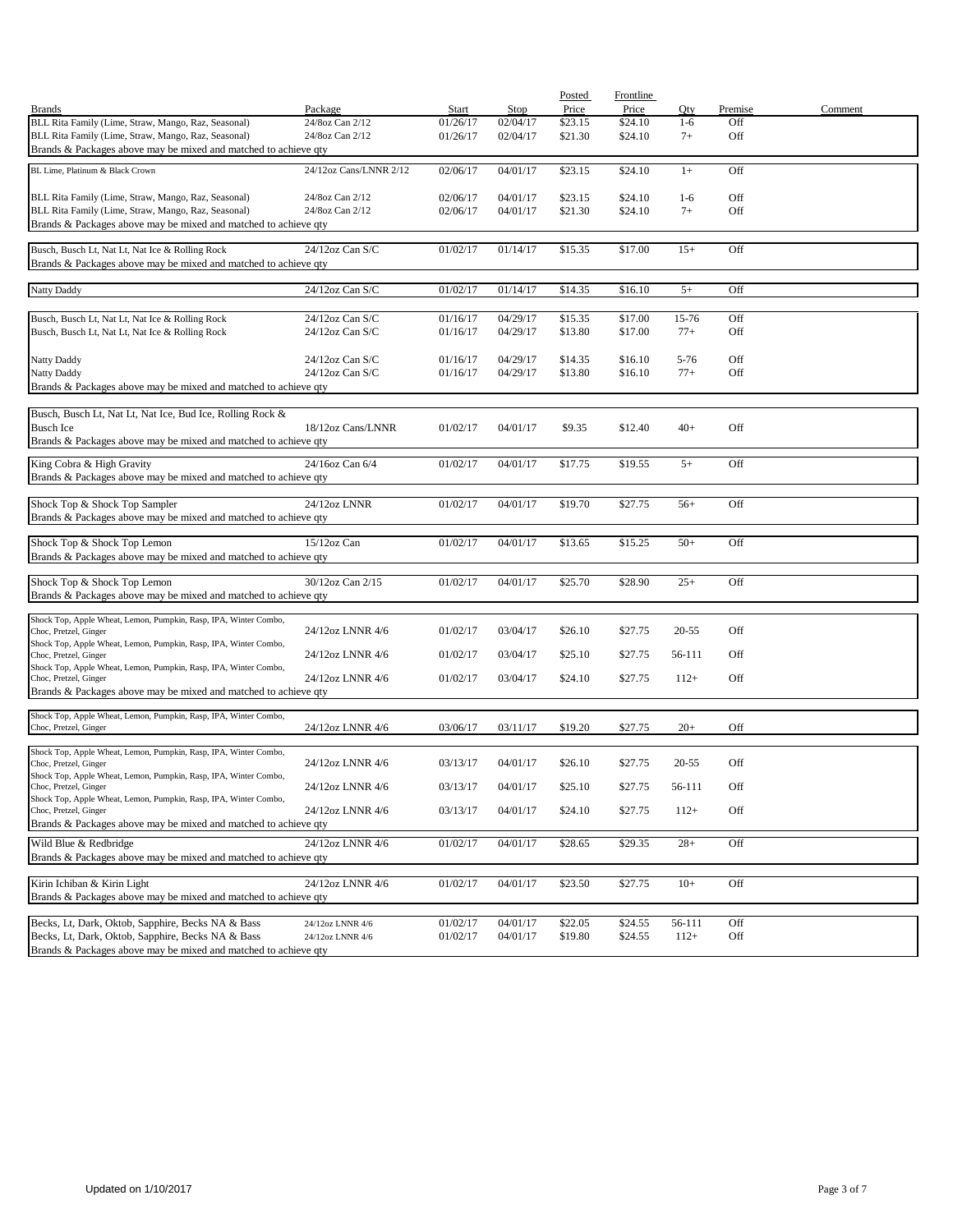|                                                                 |                       |          |          | Posted  | Frontline |         |            |                         |
|-----------------------------------------------------------------|-----------------------|----------|----------|---------|-----------|---------|------------|-------------------------|
| <b>Brands</b>                                                   | Package               | Start    | Stop     | Price   | Price     | Oty     | Premise    | Comment                 |
| Becks, Light, Dark, Oktoberfest, Sapphire & Bass                | 24/12oz LNNR/CAN 2/12 | 01/02/17 | 01/07/17 | \$20.35 | \$24.10   | 56-111  | Off        |                         |
| Becks, Light, Dark, Oktoberfest, Sapphire & Bass                | 24/12oz LNNR/CAN 2/12 | 01/02/17 | 01/07/17 | \$19.80 | \$24.10   | $112+$  | Off        |                         |
| Becks, Light, Dark, Oktoberfest, Sapphire & Bass                | 24/12oz LNNR/CAN 2/12 | 01/09/17 | 01/14/17 | \$19.20 | \$24.10   | $10+$   | Off        |                         |
| <b>Land Shark</b>                                               | 24/12oz LNNR/CAN 2/12 | 01/09/17 | 01/14/17 | \$19.20 | \$24.10   | $10+$   | Off        |                         |
| Becks, Light, Dark, Oktoberfest, Sapphire & Bass                | 24/12oz LNNR/CAN 2/12 | 01/16/17 | 01/28/17 | \$20.35 | \$24.10   | 56-111  | Off        |                         |
| Becks, Light, Dark, Oktoberfest, Sapphire & Bass                | 24/12oz LNNR/CAN 2/12 | 01/16/17 | 01/28/17 | \$19.80 | \$24.10   | $112+$  | Off        |                         |
| <b>Land Shark</b>                                               | 24/12oz LNNR/CAN 2/12 | 01/16/17 | 01/28/17 | \$22.15 | \$24.10   | 56-111  | Off        |                         |
| <b>Land Shark</b>                                               | 24/12oz LNNR/CAN 2/12 | 01/16/17 | 01/28/17 | \$20.35 | \$24.10   | $112+$  | Off        |                         |
| Becks, Light, Dark, Oktoberfest, Sapphire & Bass                | 24/12oz LNNR/CAN 2/12 | 01/30/17 | 02/04/17 | \$19.20 | \$24.10   | $10+$   | Off        |                         |
| Land Shark                                                      | 24/12oz LNNR/CAN 2/12 | 01/30/17 | 02/04/17 | \$19.20 | \$24.10   | $10+$   | Off        |                         |
| Becks, Light, Dark, Oktoberfest, Sapphire & Bass                | 24/12oz LNNR/CAN 2/12 | 02/06/17 | 02/18/17 | \$20.35 | \$24.10   | 56-111  | Off        |                         |
| Becks, Light, Dark, Oktoberfest, Sapphire & Bass                | 24/12oz LNNR/CAN 2/12 | 02/06/17 | 02/18/17 | \$19.80 | \$24.10   | $112+$  | Off        | <b>STOP DATE CHANGE</b> |
| <b>Land Shark</b>                                               | 24/12oz LNNR/CAN 2/12 | 02/06/17 | 02/18/17 | \$22.15 | \$24.10   | 56-111  | Off        |                         |
| <b>Land Shark</b>                                               | 24/12oz LNNR/CAN 2/12 | 02/06/17 | 02/18/17 | \$20.35 | \$24.10   | $112+$  | Off        |                         |
| Becks, Light, Dark, Oktoberfest, Sapphire & Bass                | 24/12oz LNNR/CAN 2/12 | 02/13/17 | 02/18/17 | \$19.20 | \$24.10   | $10+$   | Off        | <b>CANCELED</b>         |
| <b>Land Shark</b>                                               | 24/12oz LNNR/CAN 2/12 | 02/13/17 | 02/18/17 | \$19.20 | \$24.10   | $10+$   | <b>Off</b> |                         |
| Becks, Light, Dark, Oktoberfest, Sapphire & Bass                | 24/12oz LNNR/CAN 2/12 | 02/20/17 | 03/04/17 | \$20.35 | \$24.10   | 56-111  | Off        |                         |
| Becks, Light, Dark, Oktoberfest, Sapphire & Bass                | 24/12oz LNNR/CAN 2/12 | 02/20/17 | 03/04/17 | \$19.80 | \$24.10   | $112+$  | Off        |                         |
| <b>Land Shark</b>                                               | 24/12oz LNNR/CAN 2/12 | 02/20/17 | 03/04/17 | \$22.15 | \$24.10   | 56-111  | Off        |                         |
| Land Shark                                                      | 24/12oz LNNR/CAN 2/12 | 02/20/17 | 03/04/17 | \$20.35 | \$24.10   | $112+$  | Off        |                         |
| Becks, Light, Dark, Oktoberfest, Sapphire & Bass                | 24/12oz LNNR/CAN 2/12 | 03/06/17 | 03/11/17 | \$19.20 | \$24.10   | $10+$   | Off        |                         |
| <b>Land Shark</b>                                               | 24/12oz LNNR/CAN 2/12 | 03/06/17 | 03/11/17 | \$19.20 | \$24.10   | $10+$   | Off        |                         |
| Becks, Light, Dark, Oktoberfest, Sapphire & Bass                | 24/12oz LNNR/CAN 2/12 | 03/13/17 | 04/15/17 | \$20.35 | \$24.10   | 56-111  | Off        |                         |
| Becks, Light, Dark, Oktoberfest, Sapphire & Bass                | 24/12oz LNNR/CAN 2/12 | 03/13/17 | 04/15/17 | \$19.80 | \$24.10   | $112+$  | Off        |                         |
| <b>Land Shark</b>                                               | 24/12oz LNNR/CAN 2/12 | 03/13/17 | 04/15/17 | \$22.15 | \$24.10   | 56-111  | Off        |                         |
| Land Shark                                                      | 24/12oz LNNR/CAN 2/12 | 03/13/17 | 04/15/17 | \$20.35 | \$24.10   | $112+$  | Off        |                         |
| Brands & Packages above may be mixed and matched to achieve qty |                       |          |          |         |           |         |            |                         |
|                                                                 |                       |          |          |         |           |         |            |                         |
| Beck's, Sapphire, Black Crown, BL Lime, Platinum, Michelob      |                       |          |          |         |           |         |            |                         |
| Ultra & Landshark                                               | 24/16oz CAN 6/4       | 01/02/17 | 02/04/17 | \$25.75 | \$28.00   | $1 - 2$ | Off        |                         |
| Beck's, Sapphire, Black Crown, BL Lime, Platinum, Michelob      |                       |          |          |         |           |         |            |                         |
| Ultra & Landshark                                               | 24/16oz CAN 6/4       | 01/02/17 | 02/04/17 | \$24.90 | \$28.00   | $3+$    | Off        |                         |
| Shock Top, Apple, Lemon, Pumpkin, Shockolate & Twisted          |                       |          |          |         |           |         |            |                         |
| Pretzel                                                         | 24/16oz CAN 6/4       | 01/02/17 | 02/04/17 | \$29.80 | \$33.50   | $1 - 2$ | Off        |                         |
| Shock Top, Apple, Lemon, Pumpkin, Shockolate & Twisted          |                       |          |          |         |           |         |            |                         |
| Pretzel                                                         | 24/16oz CAN 6/4       | 01/02/17 | 02/04/17 | \$24.90 | \$33.50   | $3+$    | Off        |                         |

24/16oz CAN 6/4 01/02/17 02/04/17 \$29.80 \$31.95 1-2 Off

Pilsner 24/16oz CAN 6/4 01/02/17 02/04/17 \$24.90 \$31.95 3+ Off Bud Chelada, Bud Lt Chelada 24/16oz Can 6/4 01/02/17 02/04/17 \$29.80 \$33.50 1+ Off Lime a Rita & Straw ber Rita Splash 24/16oz CAN 4/6 01/02/17 02/04/17 \$29.80 \$37.50 1+ Off BD Root Beer & Cherry Cola 24/16oz CAN 4/6 01/02/17 02/04/17 \$29.80 \$37.50 1+ Off BL Lime Rita Family & Oculto 24/16oz CAN 6/4 01/02/17 02/04/17 \$29.80 \$37.50 1+ Off

Johnny Appleseed, Goose 312, IPA, Green Line & Four Star

Johnny Appleseed, Goose 312, IPA, Green Line & Four Star

Brands & Packages above may be mixed and matched to achieve qty

**STOP DATE CHANGE**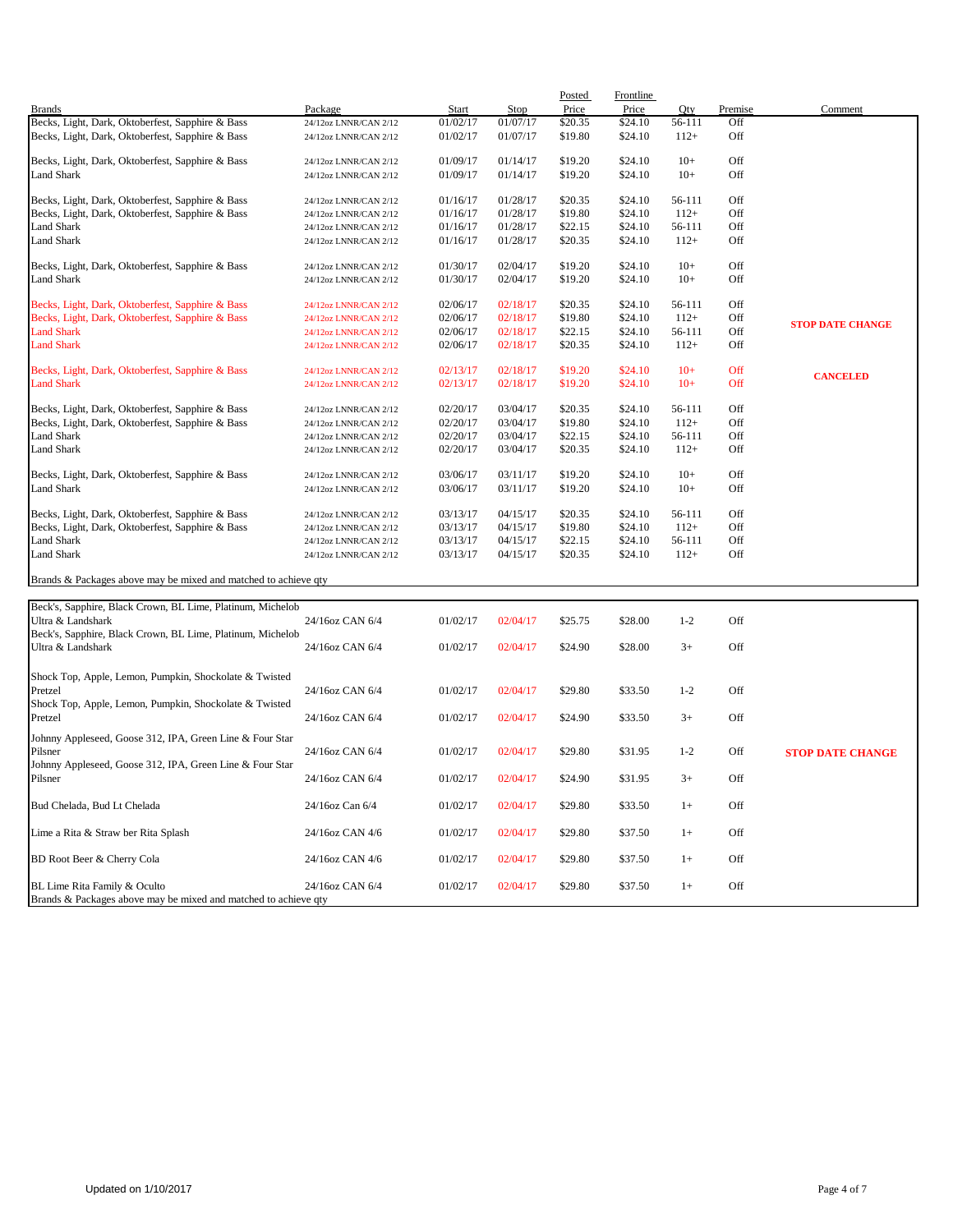|                                                                                                                                                                                       |                      |          |          | Posted  | <b>Frontline</b> |           |         |            |
|---------------------------------------------------------------------------------------------------------------------------------------------------------------------------------------|----------------------|----------|----------|---------|------------------|-----------|---------|------------|
| <b>Brands</b>                                                                                                                                                                         | Package              | Start    | Stop     | Price   | Price            | Qty       | Premise | Comment    |
| Beck's, Sapphire, Black Crown, BL Lime, Platinum, Michelob<br>Ultra & Landshark                                                                                                       | 24/16oz CAN 6/4      | 02/06/17 | 04/01/17 | \$25.75 | \$28.00          | $1 - 2$   | Off     |            |
| Beck's, Sapphire, Black Crown, BL Lime, Platinum, Michelob<br>Ultra & Landshark                                                                                                       | 24/16oz CAN 6/4      | 02/06/17 | 04/01/17 | \$24.90 | \$28.00          | $3+$      | Off     |            |
| Shock Top, Apple, Lemon, Pumpkin, Shockolate & Twisted<br>Pretzel                                                                                                                     | 24/16oz CAN 6/4      | 02/06/17 | 04/01/17 | \$29.80 | \$33.50          | $1 - 2$   | Off     |            |
| Shock Top, Apple, Lemon, Pumpkin, Shockolate & Twisted<br>Pretzel                                                                                                                     | 24/16oz CAN 6/4      | 02/06/17 | 04/01/17 | \$24.90 | \$33.50          | $3+$      | Off     |            |
| Johnny Appleseed, Goose 312, IPA, Green Line & Four Star                                                                                                                              |                      |          |          |         |                  |           |         | <b>NEW</b> |
| Pilsner<br>Johnny Appleseed, Goose 312, IPA, Green Line & Four Star                                                                                                                   | 24/16oz CAN 6/4      | 02/06/17 | 04/01/17 | \$29.80 | \$31.95          | $1 - 2$   | Off     |            |
| Pilsner                                                                                                                                                                               | 24/16oz CAN 6/4      | 02/06/17 | 04/01/17 | \$24.90 | \$31.95          | $3+$      | Off     |            |
| Bud Chelada, Bud Lt Chelada                                                                                                                                                           | 24/16oz Can 6/4      | 02/06/17 | 04/01/17 | \$29.80 | \$33.50          | $1+$      | Off     |            |
| Lime a Rita & Straw ber Rita Splash                                                                                                                                                   | 24/16oz CAN 4/6      | 02/06/17 | 04/01/17 | \$29.80 | \$37.50          | $1+$      | Off     |            |
| BL Lime Rita Family & Oculto<br>Brands & Packages above may be mixed and matched to achieve qty                                                                                       | 24/16oz CAN 6/4      | 02/06/17 | 04/01/17 | \$29.80 | \$37.50          | $1+$      | Off     |            |
| <b>Boddington's Pub</b>                                                                                                                                                               | 24/16oz CAN 6/4      | 01/02/17 | 04/01/17 | \$39.15 | \$41.75          | $72+$     | Off     |            |
| BP Blueberry, Oktoberfest, Pumpkin, Summer, Winter, Spring, Toasted<br>Lager, Hoptical Illusion & Mosaic Session IPA                                                                  | 24/12oz LNNR 4/6     | 01/02/17 | 01/28/17 | \$27.70 | \$30.90          | $25 - 55$ | Off     |            |
| BP Blueberry, Oktoberfest, Pumpkin, Summer, Winter, Spring, Toasted<br>Lager, Hoptical Illusion & Mosaic Session IPA                                                                  | 24/12oz LNNR 4/6     | 01/02/17 | 01/28/17 | \$26.70 | \$30.90          | $56+$     | Off     |            |
| Goose 312, 312 Pale Ale, Honkers, IPA, Winter, Summer, Harvest Ale,<br>Sixth Day, Endless IPA, Rambler IPA, Oktob, Preseason, 10 Hills Pale Ale,                                      |                      |          |          |         |                  |           |         |            |
| Four Star, Green Line & Appleseed<br>Goose 312, 312 Pale Ale, Honkers, IPA, Winter, Summer, Harvest Ale,                                                                              | 24/12oz LNNR/Can 4/6 | 01/02/17 | 01/28/17 | \$27.70 | \$30.90          | $25 - 55$ | Off     |            |
| Sixth Day, Endless IPA, Rambler IPA, Oktob, Preseason, 10 Hills Pale Ale,<br>Four Star, Green Line & Appleseed                                                                        | 24/12oz LNNR/Can 4/6 | 01/02/17 | 01/28/17 | \$26.70 | \$30.90          | $56+$     | Off     |            |
| Brands & Packages above may be mixed and matched to achieve qty                                                                                                                       |                      |          |          |         |                  |           |         |            |
| BP Blueberry, Oktoberfest, Pumpkin, Summer, Winter, Spring, Toasted<br>Lager, Hoptical Illusion & Mosaic Session IPA                                                                  | 24/12oz LNNR 4/6     | 01/30/17 | 02/15/17 | \$19.20 | \$30.90          | $10+$     | Off     |            |
| Goose 312, 312 Pale Ale, Honkers, IPA, Winter, Summer, Harvest Ale,<br>Sixth Day, Endless IPA, Rambler IPA, Oktob, Preseason, 10 Hills Pale Ale,                                      |                      |          |          |         |                  |           |         |            |
| Four Star, Green Line & Appleseed<br>Goose 312, 312 Pale Ale, Honkers, IPA, Winter, Summer, Harvest Ale,                                                                              | 24/12oz LNNR/Can 4/6 | 01/30/17 | 02/15/17 | \$27.70 | \$30.90          | $25 - 55$ | Off     |            |
| Sixth Day, Endless IPA, Rambler IPA, Oktob, Preseason, 10 Hills Pale Ale,<br>Four Star, Green Line & Appleseed                                                                        | 24/12oz LNNR/Can 4/6 | 01/30/17 | 02/15/17 | \$26.70 | \$30.90          | $56+$     | Off     |            |
| Brands & Packages above may be mixed and matched to achieve qty                                                                                                                       |                      |          |          |         |                  |           |         |            |
| BP Blueberry, Oktoberfest, Pumpkin, Summer, Winter, Spring, Toasted<br>Lager, Hoptical Illusion & Mosaic Session IPA                                                                  | 24/12oz LNNR 4/6     | 02/16/17 | 03/11/17 | \$27.70 | \$30.90          | 25-55     | Off     |            |
| BP Blueberry, Oktoberfest, Pumpkin, Summer, Winter, Spring, Toasted<br>Lager, Hoptical Illusion & Mosaic Session IPA                                                                  | 24/12oz LNNR 4/6     | 02/16/17 | 03/11/17 | \$26.70 | \$30.90          | $56+$     | Off     |            |
| Goose 312, 312 Pale Ale, Honkers, IPA, Winter, Summer, Harvest Ale,                                                                                                                   |                      |          |          |         |                  |           |         |            |
| Sixth Day, Endless IPA, Rambler IPA, Oktob, Preseason, 10 Hills Pale Ale,<br>Four Star, Green Line & Appleseed<br>Goose 312, 312 Pale Ale, Honkers, IPA, Winter, Summer, Harvest Ale, | 24/12oz LNNR/Can 4/6 | 02/16/17 | 03/11/17 | \$27.70 | \$30.90          | $25 - 55$ | Off     |            |
| Sixth Day, Endless IPA, Rambler IPA, Oktob, Preseason, 10 Hills Pale Ale,<br>Four Star, Green Line & Appleseed                                                                        | 24/12oz LNNR/Can 4/6 | 02/16/17 | 03/11/17 | \$26.70 | \$30.90          | $56+$     | Off     |            |
| Brands & Packages above may be mixed and matched to achieve qty                                                                                                                       |                      |          |          |         |                  |           |         |            |
| BP Blueberry, Oktoberfest, Pumpkin, Summer, Winter, Spring, Toasted<br>Lager, Hoptical Illusion & Mosaic Session IPA                                                                  | 24/12oz LNNR 4/6     | 03/13/17 | 03/19/17 | \$27.70 | \$30.90          | $25 - 55$ | Off     |            |
| BP Blueberry, Oktoberfest, Pumpkin, Summer, Winter, Spring, Toasted<br>Lager, Hoptical Illusion & Mosaic Session IPA                                                                  | 24/12oz LNNR 4/6     | 03/13/17 | 03/19/17 | \$26.70 | \$30.90          | $56+$     | Off     |            |
| Goose 312, 312 Pale Ale, Honkers, IPA, Winter, Summer, Harvest Ale,                                                                                                                   |                      |          |          |         |                  |           |         |            |
| Sixth Day, Endless IPA, Rambler IPA, Oktob, Preseason, 10 Hills Pale Ale,<br>Four Star, Green Line & Appleseed<br>Brands & Packages above may be mixed and matched to achieve qty     | 24/12oz LNNR/Can 4/6 | 03/13/17 | 03/19/17 | \$19.20 | \$30.90          | $10+$     | Off     |            |
|                                                                                                                                                                                       |                      |          |          |         |                  |           |         |            |
| BP Blueberry, Oktoberfest, Pumpkin, Summer, Winter, Spring, Toasted<br>Lager, Hoptical Illusion & Mosaic Session IPA                                                                  | 24/12oz LNNR 4/6     | 03/20/17 | 07/01/17 | \$27.70 | \$30.90          | $25 - 55$ | Off     |            |
| BP Blueberry, Oktoberfest, Pumpkin, Summer, Winter, Spring, Toasted<br>Lager, Hoptical Illusion & Mosaic Session IPA                                                                  | 24/12oz LNNR 4/6     | 03/20/17 | 07/01/17 | \$26.70 | \$30.90          | $56+$     | Off     |            |
| Goose 312, 312 Pale Ale, Honkers, IPA, Winter, Summer, Harvest Ale,<br>Sixth Day, Endless IPA, Rambler IPA, Oktob, Preseason, 10 Hills Pale Ale,                                      |                      |          |          |         |                  |           |         |            |
| Four Star, Green Line & Appleseed<br>Goose 312, 312 Pale Ale, Honkers, IPA, Winter, Summer, Harvest Ale,                                                                              | 24/12oz LNNR/Can 4/6 | 03/20/17 | 07/01/17 | \$27.70 | \$30.90          | $25 - 55$ | Off     |            |
| Sixth Day, Endless IPA, Rambler IPA, Oktob, Preseason, 10 Hills Pale Ale,<br>Four Star, Green Line & Appleseed                                                                        | 24/12oz LNNR/Can 4/6 | 03/20/17 | 07/01/17 | \$26.70 | \$30.90          | $56+$     | Off     |            |
| Brands & Packages above may be mixed and matched to achieve qty                                                                                                                       |                      |          |          |         |                  |           |         |            |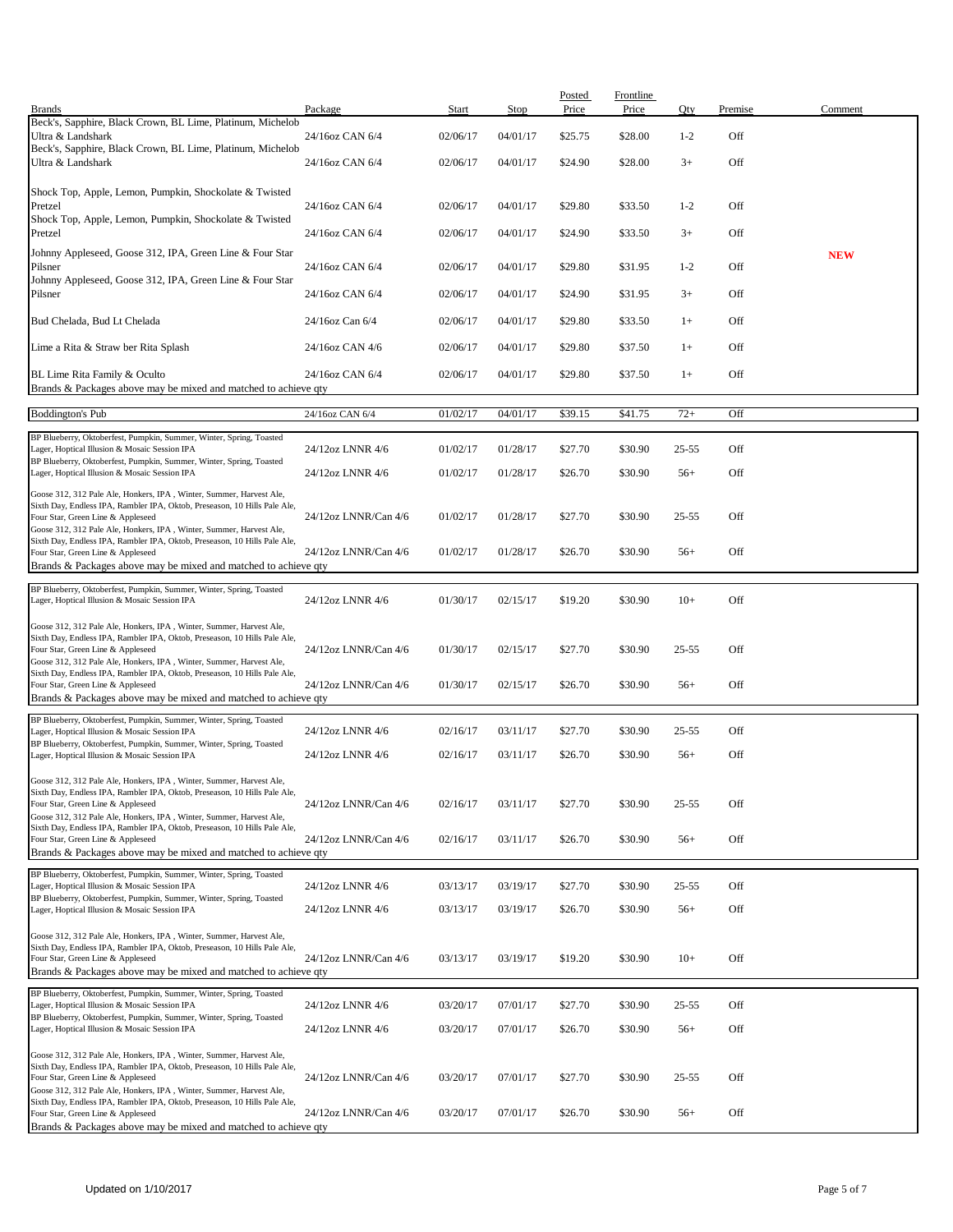| Shock Top, Wheat IPA, Lemon, Pumpkin, Variety, Apple, Winter, Honey<br>Off<br>24/12oz LNNR/Can 2/12<br>01/02/17<br>01/21/17<br>\$24.60<br>\$27.75<br>14-55<br>Bourbon, Choc, Pretzel & Ginger<br>Shock Top, Wheat IPA, Lemon, Pumpkin, Variety, Apple, Winter, Honey<br>24/12oz LNNR/Can 2/12<br>01/02/17<br>01/21/17<br>\$23.60<br>\$27.75<br>56-111<br>Off<br>Bourbon, Choc, Pretzel & Ginger<br>Shock Top, Wheat IPA, Lemon, Pumpkin, Variety, Apple, Winter, Honey<br>24/12oz LNNR/Can 2/12<br>01/02/17<br>01/21/17<br>\$22.60<br>\$27.75<br>$112+$<br>Off<br>Bourbon, Choc, Pretzel & Ginger<br>Goose 312, 312 Pale, Honkers, IPA, Winter, Summer, Fall, Harvest Ale,<br>Endless IPA, Winter, Four Star, Green Line, Preseason & Johnny Appleseed<br><b>STOP DATE CHANGE</b><br>24/12oz LNNR/CN 2/12<br>01/02/17<br>01/21/17<br>\$26.25<br>\$29.65<br>14-55<br>Off<br>Goose 312, 312 Pale, Honkers, IPA, Winter, Summer, Fall, Harvest Ale,<br>Endless IPA, Winter, Four Star, Green Line, Preseason & Johnny Appleseed<br>24/12oz LNNR/CN 2/12<br>01/02/17<br>Off<br>01/21/17<br>\$25.25<br>\$29.65<br>$56+$<br>24/11.2oz LNNR/Can 2/12 &<br>Stella, Stella Cidre, Hoegaarden, Belgian Sampler<br>Off<br>01/02/17<br>01/21/17<br>\$27.50<br>\$33.30<br>14-199<br>20/14.9oz Can 2/12<br>24/11.2oz LNNR/Can 2/12 &<br>Stella, Stella Cidre, Hoegaarden, Belgian Sampler<br>Off<br>20/14.9oz Can 2/12<br>01/02/17<br>01/21/17<br>\$26.50<br>\$33.30<br>$200+$<br>Brands & Packages above may be mixed and matched to achieve qty<br>Shock Top, Wheat IPA, Lemon, Pumpkin, Variety, Apple, Winter, Honey<br>Off<br>24/12oz LNNR/Can 2/12<br>01/02/17<br>01/21/17<br>\$24.60<br>\$27.75<br>14-55<br>Bourbon, Choc, Pretzel & Ginger<br>Shock Top, Wheat IPA, Lemon, Pumpkin, Variety, Apple, Winter, Honey<br>01/02/17<br>24/12oz LNNR/Can 2/12<br>01/21/17<br>\$23.60<br>\$27.75<br>56-111<br>Off<br>Bourbon, Choc, Pretzel & Ginger<br>Shock Top, Wheat IPA, Lemon, Pumpkin, Variety, Apple, Winter, Honey<br>24/12oz LNNR/Can 2/12<br>01/02/17<br>01/21/17<br>\$22.60<br>\$27.75<br>$112+$<br>Off<br>Bourbon, Choc, Pretzel & Ginger<br><b>NEW</b><br>Goose 312, 312 Pale, Honkers, IPA, Winter, Summer, Fall, Harvest Ale,<br>Endless IPA, Winter, Four Star, Green Line, Preseason & Johnny Appleseed<br>24/12oz LNNR/CN 2/12<br>01/02/17<br>Off<br>01/21/17<br>\$26.25<br>\$29.65<br>14-55<br>Goose 312, 312 Pale, Honkers, IPA, Winter, Summer, Fall, Harvest Ale,<br>Endless IPA, Winter, Four Star, Green Line, Preseason & Johnny Appleseed<br>24/12oz LNNR/CN 2/12<br>01/02/17<br>01/21/17<br>\$25.25<br>\$29.65<br>$56+$<br>Off<br>Brands & Packages above may be mixed and matched to achieve qty<br>01/02/17<br>04/01/17<br>\$25.45<br>\$28.85<br>14-55<br>Off<br>Goose Seasonal Sampler<br>$24/12$ oz Can<br>01/02/17<br>Goose Seasonal Sampler<br>$24/12$ oz Can<br>04/01/17<br>\$24.45<br>\$28.85<br>$56+$<br>Off<br>Brands & Packages above may be mixed and matched to achieve qty<br>Goose Seasonal Sampler<br>01/02/17<br>04/01/17<br>\$26.80<br>\$28.85<br>$10 - 55$<br>Off<br>24/12oz LNNR<br>Goose Seasonal Sampler<br>24/12oz LNNR<br>01/02/17<br>04/01/17<br>\$25.50<br>\$28.85<br>56-111<br>Off<br>Goose Seasonal Sampler<br>01/02/17<br>04/01/17<br>\$24.50<br>\$28.85<br>$112+$<br>Off<br>24/12oz LNNR<br>Brands & Packages above may be mixed and matched to achieve qty<br>Stella Artois<br>01/02/17<br>04/01/17<br>\$19.90<br>\$21.95<br>$3+$<br>Off<br>20/9.6oz LNR<br>01/02/17<br>\$32.55<br>Off<br>Stella Artois, Cidre, Hoegaarden, Leffe Blonde/Brown<br>24/11.2oz LNNR/Can 4/6<br>01/21/17<br>\$26.75<br>72-111<br><b>STOP DATE CHANGE</b><br>Off<br>01/02/17<br>01/21/17<br>\$25.75<br>\$32.55<br>$112+$<br>Stella Artois, Cidre, Hoegaarden, Leffe Blonde/Brown<br>24/11.2oz LNNR/Can 4/6<br>Brands & Packages above may be mixed and matched to achieve qty<br>Stella Artois, Cidre, Hoegaarden, Leffe Blonde/Brown<br>01/23/17<br>\$32.55<br>Off<br>02/04/17<br>\$26.40<br>56-111<br>24/11.2oz LNNR 4/6<br>\$25.75<br>\$32.55<br>112-215<br>Stella Artois, Cidre, Hoegaarden, Leffe Blonde/Brown<br>01/23/17<br>02/04/17<br>Off<br>24/11.2oz LNNR 4/6<br>01/23/17<br>\$32.55<br>$216+$<br>Stella Artois, Cidre, Hoegaarden, Leffe Blonde/Brown<br>02/04/17<br>\$24.46<br>Off<br>24/11.2oz LNNR 4/6<br>24/11.2oz LNNR/Can 2/12 &<br>Off<br>Stella, Stella Cidre, Hoegaarden, Belgian Sampler<br>20/14.9oz Can 2/12<br>01/23/17<br>02/04/17<br>\$30.30<br>\$33.30<br>$1 - 4$<br><b>NEW</b><br>24/11.2oz LNNR/Can 2/12 &<br>Stella, Stella Cidre, Hoegaarden, Belgian Sampler<br>\$27.00<br>Off<br>20/14.9oz Can 2/12<br>01/23/17<br>02/04/17<br>\$33.30<br>$5 - 55$<br>24/11.2oz LNNR/Can 2/12 &<br>Off<br>Stella, Stella Cidre, Hoegaarden, Belgian Sampler<br>20/14.9oz Can 2/12<br>01/23/17<br>02/04/17<br>\$26.40<br>\$33.30<br>56-111<br>24/11.2oz LNNR/Can 2/12 &<br>Off<br>Stella, Stella Cidre, Hoegaarden, Belgian Sampler<br>01/23/17<br>02/04/17<br>\$25.75<br>\$33.30<br>$112+$<br>20/14.9oz Can 2/12<br>Brands & Packages above may be mixed and matched to achieve qty<br>Stella Artois, Cidre, Hoegaarden, Leffe Blonde/Brown<br>02/06/17<br>02/11/17<br>\$30.10<br>\$32.55<br>$15 - 55$<br>Off<br>24/11.2oz LNNR 4/6<br>Stella Artois, Cidre, Hoegaarden, Leffe Blonde/Brown<br>\$32.55<br>02/06/17<br>02/11/17<br>\$26.40<br>56-111<br>Off<br>24/11.2oz LNNR 4/6<br>Stella Artois, Cidre, Hoegaarden, Leffe Blonde/Brown<br>02/06/17<br>02/11/17<br>\$25.75<br>\$32.55<br>$112+$<br>Off<br>24/11.2oz LNNR 4/6<br>24/11.2oz LNNR/Can 2/12 &<br>Stella, Stella Cidre, Hoegaarden, Belgian Sampler<br>02/11/17<br>\$33.30<br>Off<br>20/14.9oz Can 2/12<br>02/06/17<br>\$30.30<br>$1 - 4$<br><b>NEW</b><br>24/11.2oz LNNR/Can 2/12 &<br>Stella, Stella Cidre, Hoegaarden, Belgian Sampler<br>02/06/17<br>02/11/17<br>Off<br>20/14.9oz Can 2/12<br>\$27.00<br>\$33.30<br>$5 - 55$<br>24/11.2oz LNNR/Can 2/12 &<br>Stella, Stella Cidre, Hoegaarden, Belgian Sampler<br>Off<br>20/14.9oz Can 2/12<br>02/06/17<br>02/11/17<br>\$26.40<br>\$33.30<br>56-111<br>24/11.2oz LNNR/Can 2/12 &<br>Stella, Stella Cidre, Hoegaarden, Belgian Sampler<br>02/11/17<br>Off<br>20/14.9oz Can 2/12<br>02/06/17<br>\$25.75<br>\$33.30<br>$112+$<br>Brands & Packages above may be mixed and matched to achieve qty | <b>Brands</b> | Package | Start | <b>Stop</b> | Posted<br>Price | <b>Frontline</b><br>Price | Qty | Premise | Comment |
|---------------------------------------------------------------------------------------------------------------------------------------------------------------------------------------------------------------------------------------------------------------------------------------------------------------------------------------------------------------------------------------------------------------------------------------------------------------------------------------------------------------------------------------------------------------------------------------------------------------------------------------------------------------------------------------------------------------------------------------------------------------------------------------------------------------------------------------------------------------------------------------------------------------------------------------------------------------------------------------------------------------------------------------------------------------------------------------------------------------------------------------------------------------------------------------------------------------------------------------------------------------------------------------------------------------------------------------------------------------------------------------------------------------------------------------------------------------------------------------------------------------------------------------------------------------------------------------------------------------------------------------------------------------------------------------------------------------------------------------------------------------------------------------------------------------------------------------------------------------------------------------------------------------------------------------------------------------------------------------------------------------------------------------------------------------------------------------------------------------------------------------------------------------------------------------------------------------------------------------------------------------------------------------------------------------------------------------------------------------------------------------------------------------------------------------------------------------------------------------------------------------------------------------------------------------------------------------------------------------------------------------------------------------------------------------------------------------------------------------------------------------------------------------------------------------------------------------------------------------------------------------------------------------------------------------------------------------------------------------------------------------------------------------------------------------------------------------------------------------------------------------------------------------------------------------------------------------------------------------------------------------------------------------------------------------------------------------------------------------------------------------------------------------------------------------------------------------------------------------------------------------------------------------------------------------------------------------------------------------------------------------------------------------------------------------------------------------------------------------------------------------------------------------------------------------------------------------------------------------------------------------------------------------------------------------------------------------------------------------------------------------------------------------------------------------------------------------------------------------------------------------------------------------------------------------------------------------------------------------------------------------------------------------------------------------------------------------------------------------------------------------------------------------------------------------------------------------------------------------------------------------------------------------------------------------------------------------------------------------------------------------------------------------------------------------------------------------------------------------------------------------------------------------------------------------------------------------------------------------------------------------------------------------------------------------------------------------------------------------------------------------------------------------------------------------------------------------------------------------------------------------------------------------------------------------------------------------------------------------------------------------------------------------------------------------------------------------------------------------------------------------------------------------------------------------------------------------------------------------------------------------------------------------------------------------------------------------------------------------------------------------------------------------------------------------------------------------------------------------------------------------------------------------------------------------------------------------------------------------------------------------------------------------------------------------------------------------------------------------------------------------------------------------------------------------------------------------------------------------------------------------------------------------------------------------------------------------------------------------------------------------------------------------------------------------------------------------------------------|---------------|---------|-------|-------------|-----------------|---------------------------|-----|---------|---------|
|                                                                                                                                                                                                                                                                                                                                                                                                                                                                                                                                                                                                                                                                                                                                                                                                                                                                                                                                                                                                                                                                                                                                                                                                                                                                                                                                                                                                                                                                                                                                                                                                                                                                                                                                                                                                                                                                                                                                                                                                                                                                                                                                                                                                                                                                                                                                                                                                                                                                                                                                                                                                                                                                                                                                                                                                                                                                                                                                                                                                                                                                                                                                                                                                                                                                                                                                                                                                                                                                                                                                                                                                                                                                                                                                                                                                                                                                                                                                                                                                                                                                                                                                                                                                                                                                                                                                                                                                                                                                                                                                                                                                                                                                                                                                                                                                                                                                                                                                                                                                                                                                                                                                                                                                                                                                                                                                                                                                                                                                                                                                                                                                                                                                                                                                                                                                                                                                                                                                                                                                                                                                                                                                                                                                                                                                                                                                                         |               |         |       |             |                 |                           |     |         |         |
|                                                                                                                                                                                                                                                                                                                                                                                                                                                                                                                                                                                                                                                                                                                                                                                                                                                                                                                                                                                                                                                                                                                                                                                                                                                                                                                                                                                                                                                                                                                                                                                                                                                                                                                                                                                                                                                                                                                                                                                                                                                                                                                                                                                                                                                                                                                                                                                                                                                                                                                                                                                                                                                                                                                                                                                                                                                                                                                                                                                                                                                                                                                                                                                                                                                                                                                                                                                                                                                                                                                                                                                                                                                                                                                                                                                                                                                                                                                                                                                                                                                                                                                                                                                                                                                                                                                                                                                                                                                                                                                                                                                                                                                                                                                                                                                                                                                                                                                                                                                                                                                                                                                                                                                                                                                                                                                                                                                                                                                                                                                                                                                                                                                                                                                                                                                                                                                                                                                                                                                                                                                                                                                                                                                                                                                                                                                                                         |               |         |       |             |                 |                           |     |         |         |
|                                                                                                                                                                                                                                                                                                                                                                                                                                                                                                                                                                                                                                                                                                                                                                                                                                                                                                                                                                                                                                                                                                                                                                                                                                                                                                                                                                                                                                                                                                                                                                                                                                                                                                                                                                                                                                                                                                                                                                                                                                                                                                                                                                                                                                                                                                                                                                                                                                                                                                                                                                                                                                                                                                                                                                                                                                                                                                                                                                                                                                                                                                                                                                                                                                                                                                                                                                                                                                                                                                                                                                                                                                                                                                                                                                                                                                                                                                                                                                                                                                                                                                                                                                                                                                                                                                                                                                                                                                                                                                                                                                                                                                                                                                                                                                                                                                                                                                                                                                                                                                                                                                                                                                                                                                                                                                                                                                                                                                                                                                                                                                                                                                                                                                                                                                                                                                                                                                                                                                                                                                                                                                                                                                                                                                                                                                                                                         |               |         |       |             |                 |                           |     |         |         |
|                                                                                                                                                                                                                                                                                                                                                                                                                                                                                                                                                                                                                                                                                                                                                                                                                                                                                                                                                                                                                                                                                                                                                                                                                                                                                                                                                                                                                                                                                                                                                                                                                                                                                                                                                                                                                                                                                                                                                                                                                                                                                                                                                                                                                                                                                                                                                                                                                                                                                                                                                                                                                                                                                                                                                                                                                                                                                                                                                                                                                                                                                                                                                                                                                                                                                                                                                                                                                                                                                                                                                                                                                                                                                                                                                                                                                                                                                                                                                                                                                                                                                                                                                                                                                                                                                                                                                                                                                                                                                                                                                                                                                                                                                                                                                                                                                                                                                                                                                                                                                                                                                                                                                                                                                                                                                                                                                                                                                                                                                                                                                                                                                                                                                                                                                                                                                                                                                                                                                                                                                                                                                                                                                                                                                                                                                                                                                         |               |         |       |             |                 |                           |     |         |         |
|                                                                                                                                                                                                                                                                                                                                                                                                                                                                                                                                                                                                                                                                                                                                                                                                                                                                                                                                                                                                                                                                                                                                                                                                                                                                                                                                                                                                                                                                                                                                                                                                                                                                                                                                                                                                                                                                                                                                                                                                                                                                                                                                                                                                                                                                                                                                                                                                                                                                                                                                                                                                                                                                                                                                                                                                                                                                                                                                                                                                                                                                                                                                                                                                                                                                                                                                                                                                                                                                                                                                                                                                                                                                                                                                                                                                                                                                                                                                                                                                                                                                                                                                                                                                                                                                                                                                                                                                                                                                                                                                                                                                                                                                                                                                                                                                                                                                                                                                                                                                                                                                                                                                                                                                                                                                                                                                                                                                                                                                                                                                                                                                                                                                                                                                                                                                                                                                                                                                                                                                                                                                                                                                                                                                                                                                                                                                                         |               |         |       |             |                 |                           |     |         |         |
|                                                                                                                                                                                                                                                                                                                                                                                                                                                                                                                                                                                                                                                                                                                                                                                                                                                                                                                                                                                                                                                                                                                                                                                                                                                                                                                                                                                                                                                                                                                                                                                                                                                                                                                                                                                                                                                                                                                                                                                                                                                                                                                                                                                                                                                                                                                                                                                                                                                                                                                                                                                                                                                                                                                                                                                                                                                                                                                                                                                                                                                                                                                                                                                                                                                                                                                                                                                                                                                                                                                                                                                                                                                                                                                                                                                                                                                                                                                                                                                                                                                                                                                                                                                                                                                                                                                                                                                                                                                                                                                                                                                                                                                                                                                                                                                                                                                                                                                                                                                                                                                                                                                                                                                                                                                                                                                                                                                                                                                                                                                                                                                                                                                                                                                                                                                                                                                                                                                                                                                                                                                                                                                                                                                                                                                                                                                                                         |               |         |       |             |                 |                           |     |         |         |
|                                                                                                                                                                                                                                                                                                                                                                                                                                                                                                                                                                                                                                                                                                                                                                                                                                                                                                                                                                                                                                                                                                                                                                                                                                                                                                                                                                                                                                                                                                                                                                                                                                                                                                                                                                                                                                                                                                                                                                                                                                                                                                                                                                                                                                                                                                                                                                                                                                                                                                                                                                                                                                                                                                                                                                                                                                                                                                                                                                                                                                                                                                                                                                                                                                                                                                                                                                                                                                                                                                                                                                                                                                                                                                                                                                                                                                                                                                                                                                                                                                                                                                                                                                                                                                                                                                                                                                                                                                                                                                                                                                                                                                                                                                                                                                                                                                                                                                                                                                                                                                                                                                                                                                                                                                                                                                                                                                                                                                                                                                                                                                                                                                                                                                                                                                                                                                                                                                                                                                                                                                                                                                                                                                                                                                                                                                                                                         |               |         |       |             |                 |                           |     |         |         |
|                                                                                                                                                                                                                                                                                                                                                                                                                                                                                                                                                                                                                                                                                                                                                                                                                                                                                                                                                                                                                                                                                                                                                                                                                                                                                                                                                                                                                                                                                                                                                                                                                                                                                                                                                                                                                                                                                                                                                                                                                                                                                                                                                                                                                                                                                                                                                                                                                                                                                                                                                                                                                                                                                                                                                                                                                                                                                                                                                                                                                                                                                                                                                                                                                                                                                                                                                                                                                                                                                                                                                                                                                                                                                                                                                                                                                                                                                                                                                                                                                                                                                                                                                                                                                                                                                                                                                                                                                                                                                                                                                                                                                                                                                                                                                                                                                                                                                                                                                                                                                                                                                                                                                                                                                                                                                                                                                                                                                                                                                                                                                                                                                                                                                                                                                                                                                                                                                                                                                                                                                                                                                                                                                                                                                                                                                                                                                         |               |         |       |             |                 |                           |     |         |         |
|                                                                                                                                                                                                                                                                                                                                                                                                                                                                                                                                                                                                                                                                                                                                                                                                                                                                                                                                                                                                                                                                                                                                                                                                                                                                                                                                                                                                                                                                                                                                                                                                                                                                                                                                                                                                                                                                                                                                                                                                                                                                                                                                                                                                                                                                                                                                                                                                                                                                                                                                                                                                                                                                                                                                                                                                                                                                                                                                                                                                                                                                                                                                                                                                                                                                                                                                                                                                                                                                                                                                                                                                                                                                                                                                                                                                                                                                                                                                                                                                                                                                                                                                                                                                                                                                                                                                                                                                                                                                                                                                                                                                                                                                                                                                                                                                                                                                                                                                                                                                                                                                                                                                                                                                                                                                                                                                                                                                                                                                                                                                                                                                                                                                                                                                                                                                                                                                                                                                                                                                                                                                                                                                                                                                                                                                                                                                                         |               |         |       |             |                 |                           |     |         |         |
|                                                                                                                                                                                                                                                                                                                                                                                                                                                                                                                                                                                                                                                                                                                                                                                                                                                                                                                                                                                                                                                                                                                                                                                                                                                                                                                                                                                                                                                                                                                                                                                                                                                                                                                                                                                                                                                                                                                                                                                                                                                                                                                                                                                                                                                                                                                                                                                                                                                                                                                                                                                                                                                                                                                                                                                                                                                                                                                                                                                                                                                                                                                                                                                                                                                                                                                                                                                                                                                                                                                                                                                                                                                                                                                                                                                                                                                                                                                                                                                                                                                                                                                                                                                                                                                                                                                                                                                                                                                                                                                                                                                                                                                                                                                                                                                                                                                                                                                                                                                                                                                                                                                                                                                                                                                                                                                                                                                                                                                                                                                                                                                                                                                                                                                                                                                                                                                                                                                                                                                                                                                                                                                                                                                                                                                                                                                                                         |               |         |       |             |                 |                           |     |         |         |
|                                                                                                                                                                                                                                                                                                                                                                                                                                                                                                                                                                                                                                                                                                                                                                                                                                                                                                                                                                                                                                                                                                                                                                                                                                                                                                                                                                                                                                                                                                                                                                                                                                                                                                                                                                                                                                                                                                                                                                                                                                                                                                                                                                                                                                                                                                                                                                                                                                                                                                                                                                                                                                                                                                                                                                                                                                                                                                                                                                                                                                                                                                                                                                                                                                                                                                                                                                                                                                                                                                                                                                                                                                                                                                                                                                                                                                                                                                                                                                                                                                                                                                                                                                                                                                                                                                                                                                                                                                                                                                                                                                                                                                                                                                                                                                                                                                                                                                                                                                                                                                                                                                                                                                                                                                                                                                                                                                                                                                                                                                                                                                                                                                                                                                                                                                                                                                                                                                                                                                                                                                                                                                                                                                                                                                                                                                                                                         |               |         |       |             |                 |                           |     |         |         |
|                                                                                                                                                                                                                                                                                                                                                                                                                                                                                                                                                                                                                                                                                                                                                                                                                                                                                                                                                                                                                                                                                                                                                                                                                                                                                                                                                                                                                                                                                                                                                                                                                                                                                                                                                                                                                                                                                                                                                                                                                                                                                                                                                                                                                                                                                                                                                                                                                                                                                                                                                                                                                                                                                                                                                                                                                                                                                                                                                                                                                                                                                                                                                                                                                                                                                                                                                                                                                                                                                                                                                                                                                                                                                                                                                                                                                                                                                                                                                                                                                                                                                                                                                                                                                                                                                                                                                                                                                                                                                                                                                                                                                                                                                                                                                                                                                                                                                                                                                                                                                                                                                                                                                                                                                                                                                                                                                                                                                                                                                                                                                                                                                                                                                                                                                                                                                                                                                                                                                                                                                                                                                                                                                                                                                                                                                                                                                         |               |         |       |             |                 |                           |     |         |         |
|                                                                                                                                                                                                                                                                                                                                                                                                                                                                                                                                                                                                                                                                                                                                                                                                                                                                                                                                                                                                                                                                                                                                                                                                                                                                                                                                                                                                                                                                                                                                                                                                                                                                                                                                                                                                                                                                                                                                                                                                                                                                                                                                                                                                                                                                                                                                                                                                                                                                                                                                                                                                                                                                                                                                                                                                                                                                                                                                                                                                                                                                                                                                                                                                                                                                                                                                                                                                                                                                                                                                                                                                                                                                                                                                                                                                                                                                                                                                                                                                                                                                                                                                                                                                                                                                                                                                                                                                                                                                                                                                                                                                                                                                                                                                                                                                                                                                                                                                                                                                                                                                                                                                                                                                                                                                                                                                                                                                                                                                                                                                                                                                                                                                                                                                                                                                                                                                                                                                                                                                                                                                                                                                                                                                                                                                                                                                                         |               |         |       |             |                 |                           |     |         |         |
|                                                                                                                                                                                                                                                                                                                                                                                                                                                                                                                                                                                                                                                                                                                                                                                                                                                                                                                                                                                                                                                                                                                                                                                                                                                                                                                                                                                                                                                                                                                                                                                                                                                                                                                                                                                                                                                                                                                                                                                                                                                                                                                                                                                                                                                                                                                                                                                                                                                                                                                                                                                                                                                                                                                                                                                                                                                                                                                                                                                                                                                                                                                                                                                                                                                                                                                                                                                                                                                                                                                                                                                                                                                                                                                                                                                                                                                                                                                                                                                                                                                                                                                                                                                                                                                                                                                                                                                                                                                                                                                                                                                                                                                                                                                                                                                                                                                                                                                                                                                                                                                                                                                                                                                                                                                                                                                                                                                                                                                                                                                                                                                                                                                                                                                                                                                                                                                                                                                                                                                                                                                                                                                                                                                                                                                                                                                                                         |               |         |       |             |                 |                           |     |         |         |
|                                                                                                                                                                                                                                                                                                                                                                                                                                                                                                                                                                                                                                                                                                                                                                                                                                                                                                                                                                                                                                                                                                                                                                                                                                                                                                                                                                                                                                                                                                                                                                                                                                                                                                                                                                                                                                                                                                                                                                                                                                                                                                                                                                                                                                                                                                                                                                                                                                                                                                                                                                                                                                                                                                                                                                                                                                                                                                                                                                                                                                                                                                                                                                                                                                                                                                                                                                                                                                                                                                                                                                                                                                                                                                                                                                                                                                                                                                                                                                                                                                                                                                                                                                                                                                                                                                                                                                                                                                                                                                                                                                                                                                                                                                                                                                                                                                                                                                                                                                                                                                                                                                                                                                                                                                                                                                                                                                                                                                                                                                                                                                                                                                                                                                                                                                                                                                                                                                                                                                                                                                                                                                                                                                                                                                                                                                                                                         |               |         |       |             |                 |                           |     |         |         |
|                                                                                                                                                                                                                                                                                                                                                                                                                                                                                                                                                                                                                                                                                                                                                                                                                                                                                                                                                                                                                                                                                                                                                                                                                                                                                                                                                                                                                                                                                                                                                                                                                                                                                                                                                                                                                                                                                                                                                                                                                                                                                                                                                                                                                                                                                                                                                                                                                                                                                                                                                                                                                                                                                                                                                                                                                                                                                                                                                                                                                                                                                                                                                                                                                                                                                                                                                                                                                                                                                                                                                                                                                                                                                                                                                                                                                                                                                                                                                                                                                                                                                                                                                                                                                                                                                                                                                                                                                                                                                                                                                                                                                                                                                                                                                                                                                                                                                                                                                                                                                                                                                                                                                                                                                                                                                                                                                                                                                                                                                                                                                                                                                                                                                                                                                                                                                                                                                                                                                                                                                                                                                                                                                                                                                                                                                                                                                         |               |         |       |             |                 |                           |     |         |         |
|                                                                                                                                                                                                                                                                                                                                                                                                                                                                                                                                                                                                                                                                                                                                                                                                                                                                                                                                                                                                                                                                                                                                                                                                                                                                                                                                                                                                                                                                                                                                                                                                                                                                                                                                                                                                                                                                                                                                                                                                                                                                                                                                                                                                                                                                                                                                                                                                                                                                                                                                                                                                                                                                                                                                                                                                                                                                                                                                                                                                                                                                                                                                                                                                                                                                                                                                                                                                                                                                                                                                                                                                                                                                                                                                                                                                                                                                                                                                                                                                                                                                                                                                                                                                                                                                                                                                                                                                                                                                                                                                                                                                                                                                                                                                                                                                                                                                                                                                                                                                                                                                                                                                                                                                                                                                                                                                                                                                                                                                                                                                                                                                                                                                                                                                                                                                                                                                                                                                                                                                                                                                                                                                                                                                                                                                                                                                                         |               |         |       |             |                 |                           |     |         |         |
|                                                                                                                                                                                                                                                                                                                                                                                                                                                                                                                                                                                                                                                                                                                                                                                                                                                                                                                                                                                                                                                                                                                                                                                                                                                                                                                                                                                                                                                                                                                                                                                                                                                                                                                                                                                                                                                                                                                                                                                                                                                                                                                                                                                                                                                                                                                                                                                                                                                                                                                                                                                                                                                                                                                                                                                                                                                                                                                                                                                                                                                                                                                                                                                                                                                                                                                                                                                                                                                                                                                                                                                                                                                                                                                                                                                                                                                                                                                                                                                                                                                                                                                                                                                                                                                                                                                                                                                                                                                                                                                                                                                                                                                                                                                                                                                                                                                                                                                                                                                                                                                                                                                                                                                                                                                                                                                                                                                                                                                                                                                                                                                                                                                                                                                                                                                                                                                                                                                                                                                                                                                                                                                                                                                                                                                                                                                                                         |               |         |       |             |                 |                           |     |         |         |
|                                                                                                                                                                                                                                                                                                                                                                                                                                                                                                                                                                                                                                                                                                                                                                                                                                                                                                                                                                                                                                                                                                                                                                                                                                                                                                                                                                                                                                                                                                                                                                                                                                                                                                                                                                                                                                                                                                                                                                                                                                                                                                                                                                                                                                                                                                                                                                                                                                                                                                                                                                                                                                                                                                                                                                                                                                                                                                                                                                                                                                                                                                                                                                                                                                                                                                                                                                                                                                                                                                                                                                                                                                                                                                                                                                                                                                                                                                                                                                                                                                                                                                                                                                                                                                                                                                                                                                                                                                                                                                                                                                                                                                                                                                                                                                                                                                                                                                                                                                                                                                                                                                                                                                                                                                                                                                                                                                                                                                                                                                                                                                                                                                                                                                                                                                                                                                                                                                                                                                                                                                                                                                                                                                                                                                                                                                                                                         |               |         |       |             |                 |                           |     |         |         |
|                                                                                                                                                                                                                                                                                                                                                                                                                                                                                                                                                                                                                                                                                                                                                                                                                                                                                                                                                                                                                                                                                                                                                                                                                                                                                                                                                                                                                                                                                                                                                                                                                                                                                                                                                                                                                                                                                                                                                                                                                                                                                                                                                                                                                                                                                                                                                                                                                                                                                                                                                                                                                                                                                                                                                                                                                                                                                                                                                                                                                                                                                                                                                                                                                                                                                                                                                                                                                                                                                                                                                                                                                                                                                                                                                                                                                                                                                                                                                                                                                                                                                                                                                                                                                                                                                                                                                                                                                                                                                                                                                                                                                                                                                                                                                                                                                                                                                                                                                                                                                                                                                                                                                                                                                                                                                                                                                                                                                                                                                                                                                                                                                                                                                                                                                                                                                                                                                                                                                                                                                                                                                                                                                                                                                                                                                                                                                         |               |         |       |             |                 |                           |     |         |         |
|                                                                                                                                                                                                                                                                                                                                                                                                                                                                                                                                                                                                                                                                                                                                                                                                                                                                                                                                                                                                                                                                                                                                                                                                                                                                                                                                                                                                                                                                                                                                                                                                                                                                                                                                                                                                                                                                                                                                                                                                                                                                                                                                                                                                                                                                                                                                                                                                                                                                                                                                                                                                                                                                                                                                                                                                                                                                                                                                                                                                                                                                                                                                                                                                                                                                                                                                                                                                                                                                                                                                                                                                                                                                                                                                                                                                                                                                                                                                                                                                                                                                                                                                                                                                                                                                                                                                                                                                                                                                                                                                                                                                                                                                                                                                                                                                                                                                                                                                                                                                                                                                                                                                                                                                                                                                                                                                                                                                                                                                                                                                                                                                                                                                                                                                                                                                                                                                                                                                                                                                                                                                                                                                                                                                                                                                                                                                                         |               |         |       |             |                 |                           |     |         |         |
|                                                                                                                                                                                                                                                                                                                                                                                                                                                                                                                                                                                                                                                                                                                                                                                                                                                                                                                                                                                                                                                                                                                                                                                                                                                                                                                                                                                                                                                                                                                                                                                                                                                                                                                                                                                                                                                                                                                                                                                                                                                                                                                                                                                                                                                                                                                                                                                                                                                                                                                                                                                                                                                                                                                                                                                                                                                                                                                                                                                                                                                                                                                                                                                                                                                                                                                                                                                                                                                                                                                                                                                                                                                                                                                                                                                                                                                                                                                                                                                                                                                                                                                                                                                                                                                                                                                                                                                                                                                                                                                                                                                                                                                                                                                                                                                                                                                                                                                                                                                                                                                                                                                                                                                                                                                                                                                                                                                                                                                                                                                                                                                                                                                                                                                                                                                                                                                                                                                                                                                                                                                                                                                                                                                                                                                                                                                                                         |               |         |       |             |                 |                           |     |         |         |
|                                                                                                                                                                                                                                                                                                                                                                                                                                                                                                                                                                                                                                                                                                                                                                                                                                                                                                                                                                                                                                                                                                                                                                                                                                                                                                                                                                                                                                                                                                                                                                                                                                                                                                                                                                                                                                                                                                                                                                                                                                                                                                                                                                                                                                                                                                                                                                                                                                                                                                                                                                                                                                                                                                                                                                                                                                                                                                                                                                                                                                                                                                                                                                                                                                                                                                                                                                                                                                                                                                                                                                                                                                                                                                                                                                                                                                                                                                                                                                                                                                                                                                                                                                                                                                                                                                                                                                                                                                                                                                                                                                                                                                                                                                                                                                                                                                                                                                                                                                                                                                                                                                                                                                                                                                                                                                                                                                                                                                                                                                                                                                                                                                                                                                                                                                                                                                                                                                                                                                                                                                                                                                                                                                                                                                                                                                                                                         |               |         |       |             |                 |                           |     |         |         |
|                                                                                                                                                                                                                                                                                                                                                                                                                                                                                                                                                                                                                                                                                                                                                                                                                                                                                                                                                                                                                                                                                                                                                                                                                                                                                                                                                                                                                                                                                                                                                                                                                                                                                                                                                                                                                                                                                                                                                                                                                                                                                                                                                                                                                                                                                                                                                                                                                                                                                                                                                                                                                                                                                                                                                                                                                                                                                                                                                                                                                                                                                                                                                                                                                                                                                                                                                                                                                                                                                                                                                                                                                                                                                                                                                                                                                                                                                                                                                                                                                                                                                                                                                                                                                                                                                                                                                                                                                                                                                                                                                                                                                                                                                                                                                                                                                                                                                                                                                                                                                                                                                                                                                                                                                                                                                                                                                                                                                                                                                                                                                                                                                                                                                                                                                                                                                                                                                                                                                                                                                                                                                                                                                                                                                                                                                                                                                         |               |         |       |             |                 |                           |     |         |         |
|                                                                                                                                                                                                                                                                                                                                                                                                                                                                                                                                                                                                                                                                                                                                                                                                                                                                                                                                                                                                                                                                                                                                                                                                                                                                                                                                                                                                                                                                                                                                                                                                                                                                                                                                                                                                                                                                                                                                                                                                                                                                                                                                                                                                                                                                                                                                                                                                                                                                                                                                                                                                                                                                                                                                                                                                                                                                                                                                                                                                                                                                                                                                                                                                                                                                                                                                                                                                                                                                                                                                                                                                                                                                                                                                                                                                                                                                                                                                                                                                                                                                                                                                                                                                                                                                                                                                                                                                                                                                                                                                                                                                                                                                                                                                                                                                                                                                                                                                                                                                                                                                                                                                                                                                                                                                                                                                                                                                                                                                                                                                                                                                                                                                                                                                                                                                                                                                                                                                                                                                                                                                                                                                                                                                                                                                                                                                                         |               |         |       |             |                 |                           |     |         |         |
|                                                                                                                                                                                                                                                                                                                                                                                                                                                                                                                                                                                                                                                                                                                                                                                                                                                                                                                                                                                                                                                                                                                                                                                                                                                                                                                                                                                                                                                                                                                                                                                                                                                                                                                                                                                                                                                                                                                                                                                                                                                                                                                                                                                                                                                                                                                                                                                                                                                                                                                                                                                                                                                                                                                                                                                                                                                                                                                                                                                                                                                                                                                                                                                                                                                                                                                                                                                                                                                                                                                                                                                                                                                                                                                                                                                                                                                                                                                                                                                                                                                                                                                                                                                                                                                                                                                                                                                                                                                                                                                                                                                                                                                                                                                                                                                                                                                                                                                                                                                                                                                                                                                                                                                                                                                                                                                                                                                                                                                                                                                                                                                                                                                                                                                                                                                                                                                                                                                                                                                                                                                                                                                                                                                                                                                                                                                                                         |               |         |       |             |                 |                           |     |         |         |
|                                                                                                                                                                                                                                                                                                                                                                                                                                                                                                                                                                                                                                                                                                                                                                                                                                                                                                                                                                                                                                                                                                                                                                                                                                                                                                                                                                                                                                                                                                                                                                                                                                                                                                                                                                                                                                                                                                                                                                                                                                                                                                                                                                                                                                                                                                                                                                                                                                                                                                                                                                                                                                                                                                                                                                                                                                                                                                                                                                                                                                                                                                                                                                                                                                                                                                                                                                                                                                                                                                                                                                                                                                                                                                                                                                                                                                                                                                                                                                                                                                                                                                                                                                                                                                                                                                                                                                                                                                                                                                                                                                                                                                                                                                                                                                                                                                                                                                                                                                                                                                                                                                                                                                                                                                                                                                                                                                                                                                                                                                                                                                                                                                                                                                                                                                                                                                                                                                                                                                                                                                                                                                                                                                                                                                                                                                                                                         |               |         |       |             |                 |                           |     |         |         |
|                                                                                                                                                                                                                                                                                                                                                                                                                                                                                                                                                                                                                                                                                                                                                                                                                                                                                                                                                                                                                                                                                                                                                                                                                                                                                                                                                                                                                                                                                                                                                                                                                                                                                                                                                                                                                                                                                                                                                                                                                                                                                                                                                                                                                                                                                                                                                                                                                                                                                                                                                                                                                                                                                                                                                                                                                                                                                                                                                                                                                                                                                                                                                                                                                                                                                                                                                                                                                                                                                                                                                                                                                                                                                                                                                                                                                                                                                                                                                                                                                                                                                                                                                                                                                                                                                                                                                                                                                                                                                                                                                                                                                                                                                                                                                                                                                                                                                                                                                                                                                                                                                                                                                                                                                                                                                                                                                                                                                                                                                                                                                                                                                                                                                                                                                                                                                                                                                                                                                                                                                                                                                                                                                                                                                                                                                                                                                         |               |         |       |             |                 |                           |     |         |         |
|                                                                                                                                                                                                                                                                                                                                                                                                                                                                                                                                                                                                                                                                                                                                                                                                                                                                                                                                                                                                                                                                                                                                                                                                                                                                                                                                                                                                                                                                                                                                                                                                                                                                                                                                                                                                                                                                                                                                                                                                                                                                                                                                                                                                                                                                                                                                                                                                                                                                                                                                                                                                                                                                                                                                                                                                                                                                                                                                                                                                                                                                                                                                                                                                                                                                                                                                                                                                                                                                                                                                                                                                                                                                                                                                                                                                                                                                                                                                                                                                                                                                                                                                                                                                                                                                                                                                                                                                                                                                                                                                                                                                                                                                                                                                                                                                                                                                                                                                                                                                                                                                                                                                                                                                                                                                                                                                                                                                                                                                                                                                                                                                                                                                                                                                                                                                                                                                                                                                                                                                                                                                                                                                                                                                                                                                                                                                                         |               |         |       |             |                 |                           |     |         |         |
|                                                                                                                                                                                                                                                                                                                                                                                                                                                                                                                                                                                                                                                                                                                                                                                                                                                                                                                                                                                                                                                                                                                                                                                                                                                                                                                                                                                                                                                                                                                                                                                                                                                                                                                                                                                                                                                                                                                                                                                                                                                                                                                                                                                                                                                                                                                                                                                                                                                                                                                                                                                                                                                                                                                                                                                                                                                                                                                                                                                                                                                                                                                                                                                                                                                                                                                                                                                                                                                                                                                                                                                                                                                                                                                                                                                                                                                                                                                                                                                                                                                                                                                                                                                                                                                                                                                                                                                                                                                                                                                                                                                                                                                                                                                                                                                                                                                                                                                                                                                                                                                                                                                                                                                                                                                                                                                                                                                                                                                                                                                                                                                                                                                                                                                                                                                                                                                                                                                                                                                                                                                                                                                                                                                                                                                                                                                                                         |               |         |       |             |                 |                           |     |         |         |
|                                                                                                                                                                                                                                                                                                                                                                                                                                                                                                                                                                                                                                                                                                                                                                                                                                                                                                                                                                                                                                                                                                                                                                                                                                                                                                                                                                                                                                                                                                                                                                                                                                                                                                                                                                                                                                                                                                                                                                                                                                                                                                                                                                                                                                                                                                                                                                                                                                                                                                                                                                                                                                                                                                                                                                                                                                                                                                                                                                                                                                                                                                                                                                                                                                                                                                                                                                                                                                                                                                                                                                                                                                                                                                                                                                                                                                                                                                                                                                                                                                                                                                                                                                                                                                                                                                                                                                                                                                                                                                                                                                                                                                                                                                                                                                                                                                                                                                                                                                                                                                                                                                                                                                                                                                                                                                                                                                                                                                                                                                                                                                                                                                                                                                                                                                                                                                                                                                                                                                                                                                                                                                                                                                                                                                                                                                                                                         |               |         |       |             |                 |                           |     |         |         |
|                                                                                                                                                                                                                                                                                                                                                                                                                                                                                                                                                                                                                                                                                                                                                                                                                                                                                                                                                                                                                                                                                                                                                                                                                                                                                                                                                                                                                                                                                                                                                                                                                                                                                                                                                                                                                                                                                                                                                                                                                                                                                                                                                                                                                                                                                                                                                                                                                                                                                                                                                                                                                                                                                                                                                                                                                                                                                                                                                                                                                                                                                                                                                                                                                                                                                                                                                                                                                                                                                                                                                                                                                                                                                                                                                                                                                                                                                                                                                                                                                                                                                                                                                                                                                                                                                                                                                                                                                                                                                                                                                                                                                                                                                                                                                                                                                                                                                                                                                                                                                                                                                                                                                                                                                                                                                                                                                                                                                                                                                                                                                                                                                                                                                                                                                                                                                                                                                                                                                                                                                                                                                                                                                                                                                                                                                                                                                         |               |         |       |             |                 |                           |     |         |         |
|                                                                                                                                                                                                                                                                                                                                                                                                                                                                                                                                                                                                                                                                                                                                                                                                                                                                                                                                                                                                                                                                                                                                                                                                                                                                                                                                                                                                                                                                                                                                                                                                                                                                                                                                                                                                                                                                                                                                                                                                                                                                                                                                                                                                                                                                                                                                                                                                                                                                                                                                                                                                                                                                                                                                                                                                                                                                                                                                                                                                                                                                                                                                                                                                                                                                                                                                                                                                                                                                                                                                                                                                                                                                                                                                                                                                                                                                                                                                                                                                                                                                                                                                                                                                                                                                                                                                                                                                                                                                                                                                                                                                                                                                                                                                                                                                                                                                                                                                                                                                                                                                                                                                                                                                                                                                                                                                                                                                                                                                                                                                                                                                                                                                                                                                                                                                                                                                                                                                                                                                                                                                                                                                                                                                                                                                                                                                                         |               |         |       |             |                 |                           |     |         |         |
|                                                                                                                                                                                                                                                                                                                                                                                                                                                                                                                                                                                                                                                                                                                                                                                                                                                                                                                                                                                                                                                                                                                                                                                                                                                                                                                                                                                                                                                                                                                                                                                                                                                                                                                                                                                                                                                                                                                                                                                                                                                                                                                                                                                                                                                                                                                                                                                                                                                                                                                                                                                                                                                                                                                                                                                                                                                                                                                                                                                                                                                                                                                                                                                                                                                                                                                                                                                                                                                                                                                                                                                                                                                                                                                                                                                                                                                                                                                                                                                                                                                                                                                                                                                                                                                                                                                                                                                                                                                                                                                                                                                                                                                                                                                                                                                                                                                                                                                                                                                                                                                                                                                                                                                                                                                                                                                                                                                                                                                                                                                                                                                                                                                                                                                                                                                                                                                                                                                                                                                                                                                                                                                                                                                                                                                                                                                                                         |               |         |       |             |                 |                           |     |         |         |
|                                                                                                                                                                                                                                                                                                                                                                                                                                                                                                                                                                                                                                                                                                                                                                                                                                                                                                                                                                                                                                                                                                                                                                                                                                                                                                                                                                                                                                                                                                                                                                                                                                                                                                                                                                                                                                                                                                                                                                                                                                                                                                                                                                                                                                                                                                                                                                                                                                                                                                                                                                                                                                                                                                                                                                                                                                                                                                                                                                                                                                                                                                                                                                                                                                                                                                                                                                                                                                                                                                                                                                                                                                                                                                                                                                                                                                                                                                                                                                                                                                                                                                                                                                                                                                                                                                                                                                                                                                                                                                                                                                                                                                                                                                                                                                                                                                                                                                                                                                                                                                                                                                                                                                                                                                                                                                                                                                                                                                                                                                                                                                                                                                                                                                                                                                                                                                                                                                                                                                                                                                                                                                                                                                                                                                                                                                                                                         |               |         |       |             |                 |                           |     |         |         |
|                                                                                                                                                                                                                                                                                                                                                                                                                                                                                                                                                                                                                                                                                                                                                                                                                                                                                                                                                                                                                                                                                                                                                                                                                                                                                                                                                                                                                                                                                                                                                                                                                                                                                                                                                                                                                                                                                                                                                                                                                                                                                                                                                                                                                                                                                                                                                                                                                                                                                                                                                                                                                                                                                                                                                                                                                                                                                                                                                                                                                                                                                                                                                                                                                                                                                                                                                                                                                                                                                                                                                                                                                                                                                                                                                                                                                                                                                                                                                                                                                                                                                                                                                                                                                                                                                                                                                                                                                                                                                                                                                                                                                                                                                                                                                                                                                                                                                                                                                                                                                                                                                                                                                                                                                                                                                                                                                                                                                                                                                                                                                                                                                                                                                                                                                                                                                                                                                                                                                                                                                                                                                                                                                                                                                                                                                                                                                         |               |         |       |             |                 |                           |     |         |         |
|                                                                                                                                                                                                                                                                                                                                                                                                                                                                                                                                                                                                                                                                                                                                                                                                                                                                                                                                                                                                                                                                                                                                                                                                                                                                                                                                                                                                                                                                                                                                                                                                                                                                                                                                                                                                                                                                                                                                                                                                                                                                                                                                                                                                                                                                                                                                                                                                                                                                                                                                                                                                                                                                                                                                                                                                                                                                                                                                                                                                                                                                                                                                                                                                                                                                                                                                                                                                                                                                                                                                                                                                                                                                                                                                                                                                                                                                                                                                                                                                                                                                                                                                                                                                                                                                                                                                                                                                                                                                                                                                                                                                                                                                                                                                                                                                                                                                                                                                                                                                                                                                                                                                                                                                                                                                                                                                                                                                                                                                                                                                                                                                                                                                                                                                                                                                                                                                                                                                                                                                                                                                                                                                                                                                                                                                                                                                                         |               |         |       |             |                 |                           |     |         |         |
|                                                                                                                                                                                                                                                                                                                                                                                                                                                                                                                                                                                                                                                                                                                                                                                                                                                                                                                                                                                                                                                                                                                                                                                                                                                                                                                                                                                                                                                                                                                                                                                                                                                                                                                                                                                                                                                                                                                                                                                                                                                                                                                                                                                                                                                                                                                                                                                                                                                                                                                                                                                                                                                                                                                                                                                                                                                                                                                                                                                                                                                                                                                                                                                                                                                                                                                                                                                                                                                                                                                                                                                                                                                                                                                                                                                                                                                                                                                                                                                                                                                                                                                                                                                                                                                                                                                                                                                                                                                                                                                                                                                                                                                                                                                                                                                                                                                                                                                                                                                                                                                                                                                                                                                                                                                                                                                                                                                                                                                                                                                                                                                                                                                                                                                                                                                                                                                                                                                                                                                                                                                                                                                                                                                                                                                                                                                                                         |               |         |       |             |                 |                           |     |         |         |
|                                                                                                                                                                                                                                                                                                                                                                                                                                                                                                                                                                                                                                                                                                                                                                                                                                                                                                                                                                                                                                                                                                                                                                                                                                                                                                                                                                                                                                                                                                                                                                                                                                                                                                                                                                                                                                                                                                                                                                                                                                                                                                                                                                                                                                                                                                                                                                                                                                                                                                                                                                                                                                                                                                                                                                                                                                                                                                                                                                                                                                                                                                                                                                                                                                                                                                                                                                                                                                                                                                                                                                                                                                                                                                                                                                                                                                                                                                                                                                                                                                                                                                                                                                                                                                                                                                                                                                                                                                                                                                                                                                                                                                                                                                                                                                                                                                                                                                                                                                                                                                                                                                                                                                                                                                                                                                                                                                                                                                                                                                                                                                                                                                                                                                                                                                                                                                                                                                                                                                                                                                                                                                                                                                                                                                                                                                                                                         |               |         |       |             |                 |                           |     |         |         |
|                                                                                                                                                                                                                                                                                                                                                                                                                                                                                                                                                                                                                                                                                                                                                                                                                                                                                                                                                                                                                                                                                                                                                                                                                                                                                                                                                                                                                                                                                                                                                                                                                                                                                                                                                                                                                                                                                                                                                                                                                                                                                                                                                                                                                                                                                                                                                                                                                                                                                                                                                                                                                                                                                                                                                                                                                                                                                                                                                                                                                                                                                                                                                                                                                                                                                                                                                                                                                                                                                                                                                                                                                                                                                                                                                                                                                                                                                                                                                                                                                                                                                                                                                                                                                                                                                                                                                                                                                                                                                                                                                                                                                                                                                                                                                                                                                                                                                                                                                                                                                                                                                                                                                                                                                                                                                                                                                                                                                                                                                                                                                                                                                                                                                                                                                                                                                                                                                                                                                                                                                                                                                                                                                                                                                                                                                                                                                         |               |         |       |             |                 |                           |     |         |         |
|                                                                                                                                                                                                                                                                                                                                                                                                                                                                                                                                                                                                                                                                                                                                                                                                                                                                                                                                                                                                                                                                                                                                                                                                                                                                                                                                                                                                                                                                                                                                                                                                                                                                                                                                                                                                                                                                                                                                                                                                                                                                                                                                                                                                                                                                                                                                                                                                                                                                                                                                                                                                                                                                                                                                                                                                                                                                                                                                                                                                                                                                                                                                                                                                                                                                                                                                                                                                                                                                                                                                                                                                                                                                                                                                                                                                                                                                                                                                                                                                                                                                                                                                                                                                                                                                                                                                                                                                                                                                                                                                                                                                                                                                                                                                                                                                                                                                                                                                                                                                                                                                                                                                                                                                                                                                                                                                                                                                                                                                                                                                                                                                                                                                                                                                                                                                                                                                                                                                                                                                                                                                                                                                                                                                                                                                                                                                                         |               |         |       |             |                 |                           |     |         |         |
|                                                                                                                                                                                                                                                                                                                                                                                                                                                                                                                                                                                                                                                                                                                                                                                                                                                                                                                                                                                                                                                                                                                                                                                                                                                                                                                                                                                                                                                                                                                                                                                                                                                                                                                                                                                                                                                                                                                                                                                                                                                                                                                                                                                                                                                                                                                                                                                                                                                                                                                                                                                                                                                                                                                                                                                                                                                                                                                                                                                                                                                                                                                                                                                                                                                                                                                                                                                                                                                                                                                                                                                                                                                                                                                                                                                                                                                                                                                                                                                                                                                                                                                                                                                                                                                                                                                                                                                                                                                                                                                                                                                                                                                                                                                                                                                                                                                                                                                                                                                                                                                                                                                                                                                                                                                                                                                                                                                                                                                                                                                                                                                                                                                                                                                                                                                                                                                                                                                                                                                                                                                                                                                                                                                                                                                                                                                                                         |               |         |       |             |                 |                           |     |         |         |
|                                                                                                                                                                                                                                                                                                                                                                                                                                                                                                                                                                                                                                                                                                                                                                                                                                                                                                                                                                                                                                                                                                                                                                                                                                                                                                                                                                                                                                                                                                                                                                                                                                                                                                                                                                                                                                                                                                                                                                                                                                                                                                                                                                                                                                                                                                                                                                                                                                                                                                                                                                                                                                                                                                                                                                                                                                                                                                                                                                                                                                                                                                                                                                                                                                                                                                                                                                                                                                                                                                                                                                                                                                                                                                                                                                                                                                                                                                                                                                                                                                                                                                                                                                                                                                                                                                                                                                                                                                                                                                                                                                                                                                                                                                                                                                                                                                                                                                                                                                                                                                                                                                                                                                                                                                                                                                                                                                                                                                                                                                                                                                                                                                                                                                                                                                                                                                                                                                                                                                                                                                                                                                                                                                                                                                                                                                                                                         |               |         |       |             |                 |                           |     |         |         |
|                                                                                                                                                                                                                                                                                                                                                                                                                                                                                                                                                                                                                                                                                                                                                                                                                                                                                                                                                                                                                                                                                                                                                                                                                                                                                                                                                                                                                                                                                                                                                                                                                                                                                                                                                                                                                                                                                                                                                                                                                                                                                                                                                                                                                                                                                                                                                                                                                                                                                                                                                                                                                                                                                                                                                                                                                                                                                                                                                                                                                                                                                                                                                                                                                                                                                                                                                                                                                                                                                                                                                                                                                                                                                                                                                                                                                                                                                                                                                                                                                                                                                                                                                                                                                                                                                                                                                                                                                                                                                                                                                                                                                                                                                                                                                                                                                                                                                                                                                                                                                                                                                                                                                                                                                                                                                                                                                                                                                                                                                                                                                                                                                                                                                                                                                                                                                                                                                                                                                                                                                                                                                                                                                                                                                                                                                                                                                         |               |         |       |             |                 |                           |     |         |         |
|                                                                                                                                                                                                                                                                                                                                                                                                                                                                                                                                                                                                                                                                                                                                                                                                                                                                                                                                                                                                                                                                                                                                                                                                                                                                                                                                                                                                                                                                                                                                                                                                                                                                                                                                                                                                                                                                                                                                                                                                                                                                                                                                                                                                                                                                                                                                                                                                                                                                                                                                                                                                                                                                                                                                                                                                                                                                                                                                                                                                                                                                                                                                                                                                                                                                                                                                                                                                                                                                                                                                                                                                                                                                                                                                                                                                                                                                                                                                                                                                                                                                                                                                                                                                                                                                                                                                                                                                                                                                                                                                                                                                                                                                                                                                                                                                                                                                                                                                                                                                                                                                                                                                                                                                                                                                                                                                                                                                                                                                                                                                                                                                                                                                                                                                                                                                                                                                                                                                                                                                                                                                                                                                                                                                                                                                                                                                                         |               |         |       |             |                 |                           |     |         |         |